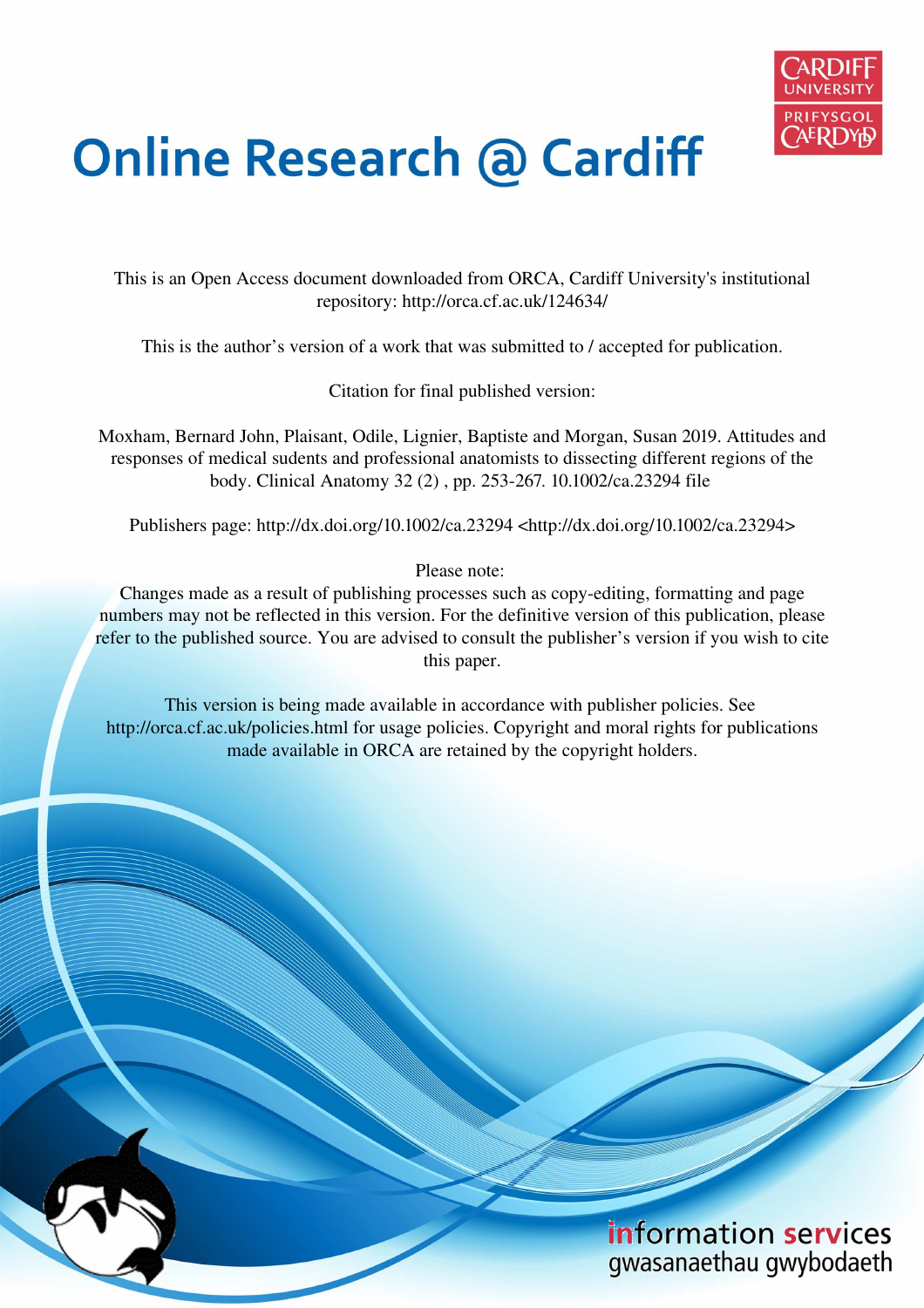# **Attitudes and responses of medical students and professional**

## **anatomists to dissecting different regions of the body.**

# **<sup>1</sup>Bernard John Moxham, <sup>2</sup>Odile Plaisant, <sup>3</sup>Baptiste Lignier, <sup>4</sup>Susan Morgan**

- **1 Cardiff School of Biosciences, Cardiff University, Museum Avenue, Cardiff CF10 3AX, United Kingdom and St George's University, Grenada, West Indies**
- **<sup>2</sup>University of Paris Descartes, Sorbonne Paris Cité, URDIA, EA 4465, Paris, France**
- **3 Laboratoire de Psychopathologie et Psychologie Médicale (LPPM-EA 4452), Université Bourgogne-Franche Comté, Pole AAFE, Esplanade Erasme, 21000, Dijon, France**
- **<sup>4</sup>Cardiff School of English, Communication and Philosophy, Cardiff University, Colum Drive, Cardiff CF10 3EU, United Kingdom**

**Short title: Reactions to dissecting anatomical regions** 

**Corresponding author: Professor B J Moxham Cardiff School of Biosciences Cardiff University Museum Avenue Cardiff CF10 3AX, United Kingdom e-mail: moxham@cardiff.ac.uk Telephone: +44 (0)29 20874031** 

**Keywords: Medical students; Anatomists; Dissection**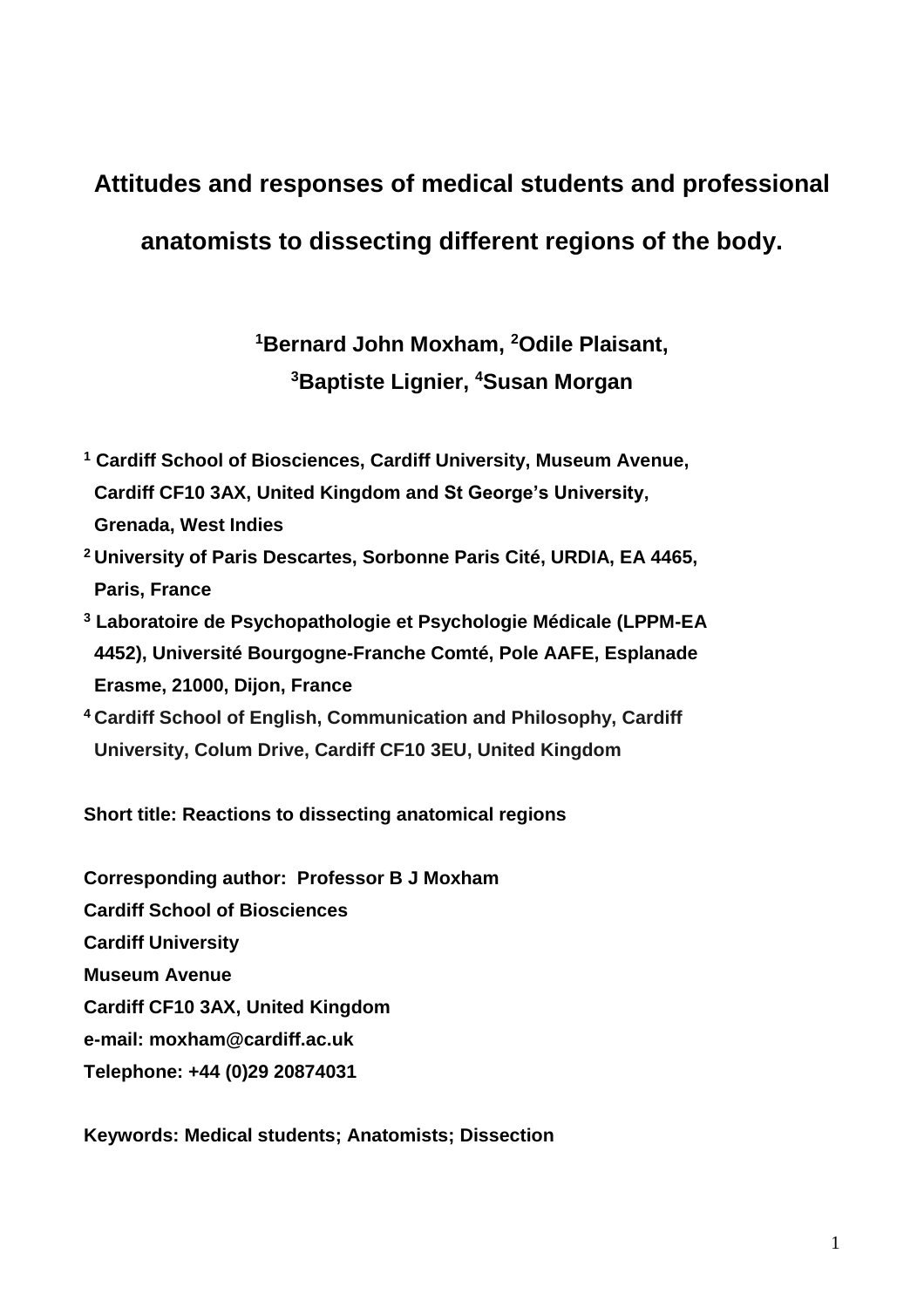#### **Abstract**

Although there have been many studies assessing emotional responses of medical students to the dissecting room experience, little is known about whether dissecting particular regions of the human body cause more concern than others. Furthermore, no studies have been conducted on the concerns of professional anatomists. In this study, we assessed the hypothesis that medical students are more concerned about the dissection of the face, the perineum and the extremities of the limbs. We also hypothesised that there are gender differences. For the reactions of a group of professional anatomists from the US and Europe we hypothesised that they were less concerned than the medical students and showed no differences across the regions of the body. The hypotheses were tested by means of questionnaires distributed to medical students at Cardiff University and at the Descartes Paris University who had recently completed their anatomy courses. Ethical approval for the study was obtained from the ethical committees at the Cardiff School of Biosciences and at Paris and all data was obtained by consent of the respondents and remained confidential. The findings were complex, although the level of concern was low overall. Some regional differences were discerned, particularly concerning the face, the perineum, the hand and the female chest. Anatomists were less concerned than the students and female students and female anatomists showed more concern than their male counterparts. Few differences were discerned however between student respondents who had positive and neutral attitudes to gender 'politics' and those who espoused negative views. We recommend that, at the start of an anatomy dissection course, time is spent dealing with sensitive issues (including equality and diversity issues), emotional responses, and matters pertaining to mortality. However, we argue that this should not involve hiding regions of the body, nor overreacting to the natural anxiety of students, since doing either of these things could enhance negative reactions and stifle the progress of the student from being a layperson to a competent healthcare professional.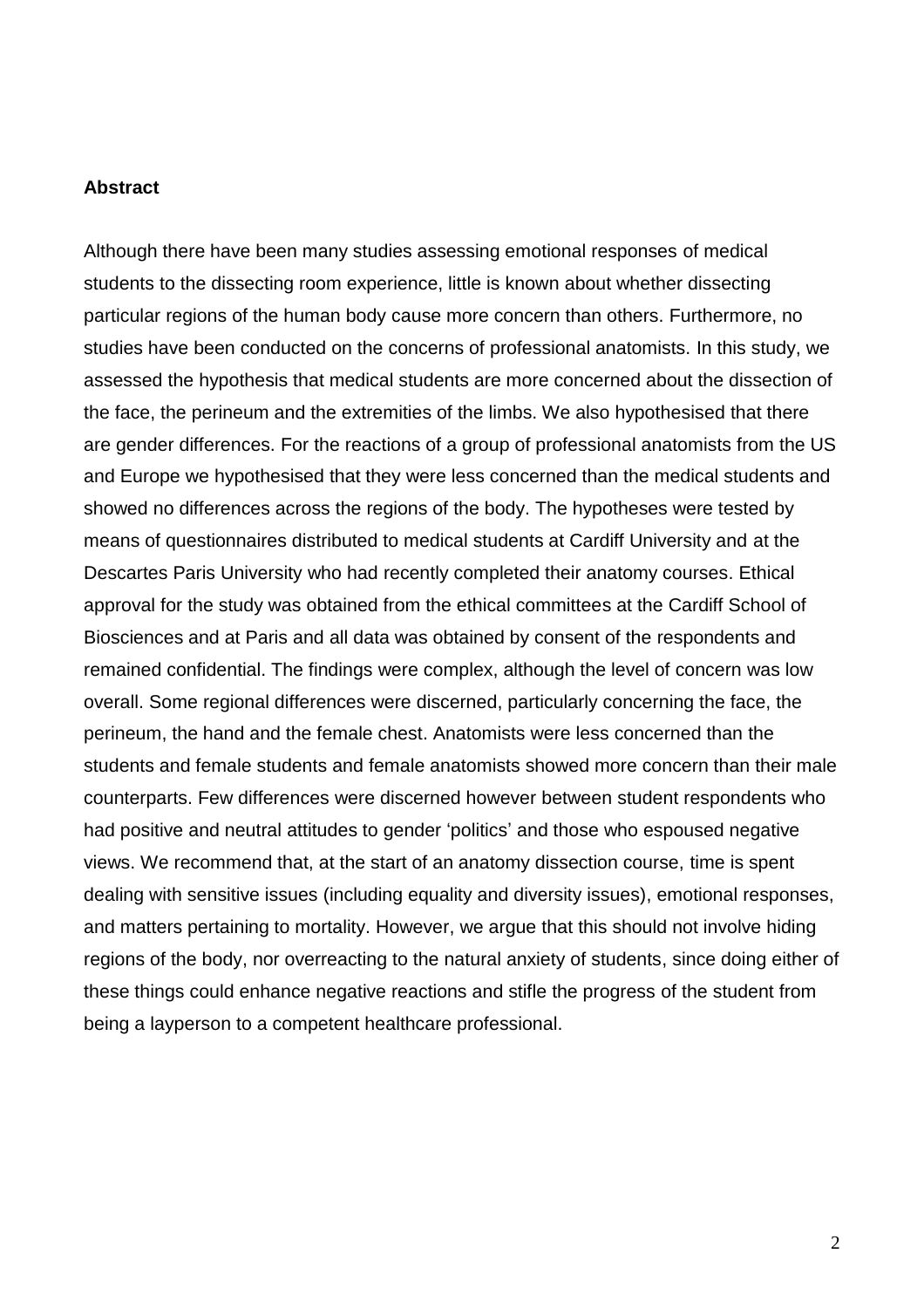#### **Introduction**

Previous studies indicate that medical students believe that the study of gross anatomy is highly relevant to their clinical training; more relevant even than embryology and histology (Moxham and Moxham, 2007; Moxham and Plaisant, 2007; Kerby et al., 2011; Olowo-Ofayoku and Moxham, 2014; Moxham et al., 2016a, 2017). Furthermore, there is evidence that they prefer that they are taught, and learn, gross anatomy by practical means (e.g. by dissection, using cadaveric prosections, and by tuition involving radiological and surface anatomy) (Pabst and Rothkötter, 1997; Hofer, 2006; Patel and Moxham, 2006; Moxham and Moxham, 2007; Moxham and Plaisant, 2007; Körf et al., 2008; Boeckers et al., 2010; Kerby et al., 2011; Olowo-Ofayoku and Moxham, 2014).

There is a considerable literature to suggest that, at least initially, some medical students may be emotionally disturbed by the prospect of being in the dissecting room (Becker et al., 1961; Horne et al., 1990; Evans and Fitzgibbon, 1992; Harvill, 1986; Jordan et al., 1986; Tschernig et al., 2000; Lief and Fox, 1963; McGuire, 1966; Finkelstein and Mathers, 1990; Druce and Johnson, 1994; Shalev and Nathan, 1985; Lee-Tsang-Tan and Kent, 1995; Nnodim, 1996; Abu-Hijleh et al., 1997; Dickinson et al., 1997; Dinsmore et al., 2001; O'Carroll et al., 2002; Snelling et al., 2003; Houwink et al., 2004; Hancock et al., 2004; Arráez-Aybar et al., 2004a&b, 2008; Schwartz et al., 2008; Bonnaud-Antignac et al., 2008; Cahill and Ettarh, 2009; Boeckers et al., 2010; Leboulanger, 2011; Plaisant et al., 2009, 2011; Limbrecht et al., 2013; Williams et al., 2014; Martyn et al., 2014; Wei-Ting Tseng and Ya-Ping Lin, 2015; Boeckers and Boeckers, 2016). Indeed, it has even been suggested that teaching students using cadavers might be considered 'unethical' (McLachlan et al., 2004; McLachlan and Patten, 2006). Recently, Wisenden et al. (2018) have reported that undergraduate, pre-med students at their US liberal arts college also experienced anxiety as a response to cadaver dissection.

Plaisant et al. (2009, 2011) investigated whether negative reactions to dissection could be related to the students' personalities. Using 'The Big Five Inventory (BFI)' (Benet-Martinez and John, 1998; John and Srivastava, 1999; John et al., 2008), it was found that there is a relationship between personality traits and attitudes toward the dissection room, in particular levels of anxiety being positively correlated with negative affectivity. Reports are also available suggesting that anxiety in the dissecting room is greater amongst females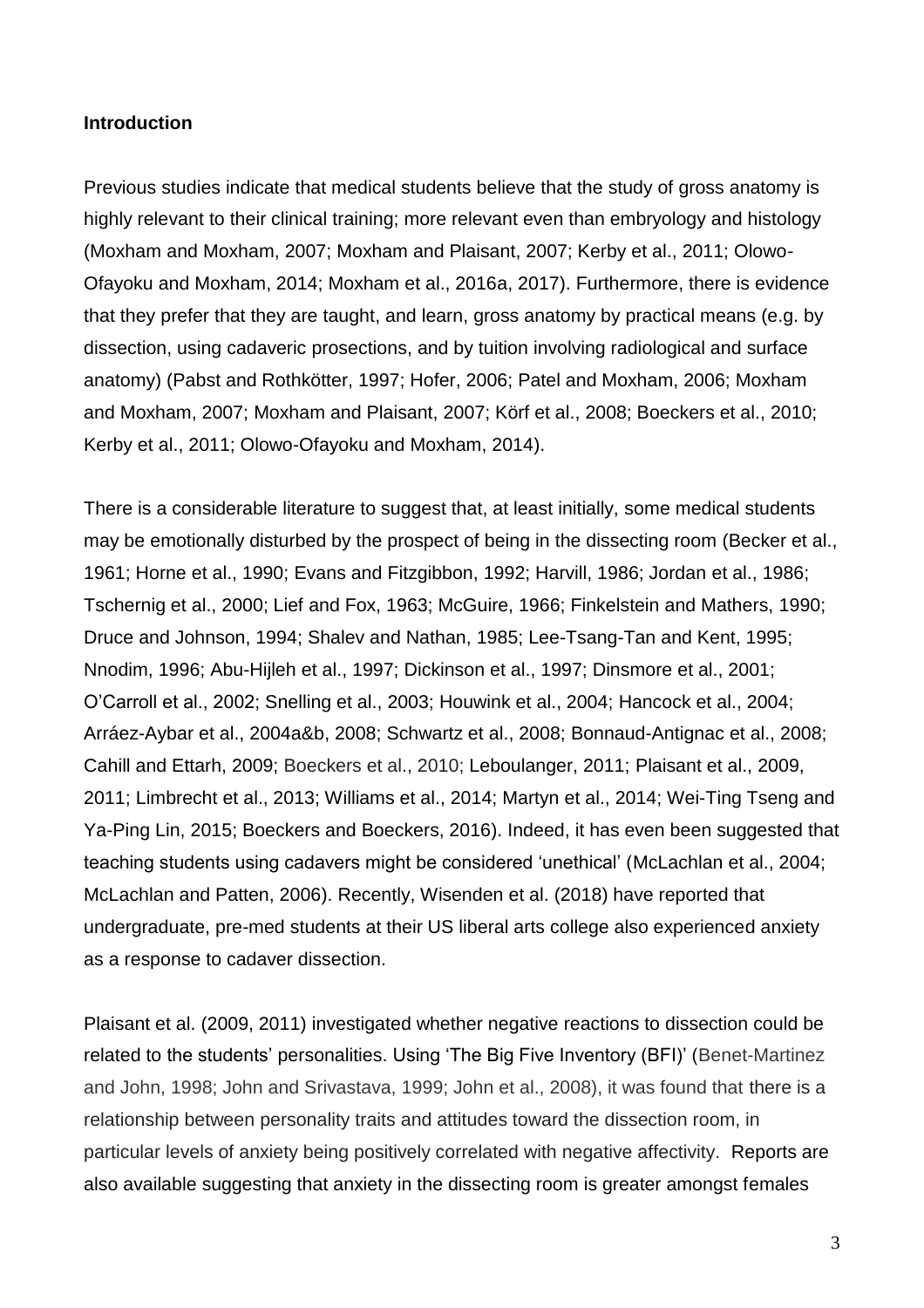(e.g. Agnihotri and Sagoo, 2010; Plaisant et al., 2011; Anyanwu et al., 2014; Sandor et al., 2015; Boeckers and Boeckers, 2016).

Concerning the nature of the emotional response in medical students, Arráez-Aybar et al. (2004a&b, 2008) noted that there could arise a situation that students consider to be threatening but that novelty was the main characteristic. They also reported that dissection mainly evoked reactions of curiosity (89%) and interest (74%) before their first practical experience. Furthermore, while the sensation of uncertainty was experienced by a high percentage of students (69%) before the first session, uncertainty declined markedly once the students had completed their first dissection. It was noted that few students experienced anxiety (14%) or revulsion (17%) and that emotional reactions, including death anxiety, decreased as students gained more dissection experience. They concluded that the practice of anatomy with cadavers is an important 'professional training tool' in enabling students to come to terms with emotional reactions and attitudes in otherwise stressful clinical situations. On reviewing the literature, Boeckers and Boeckers (2016) similarly concluded that an 'ethical' anatomy course should use cadavers in order to further the development of medical competencies and to promote the maturation of young professionals.

While we have much information concerning the attitudes and responses of medical students to dissection in general, we have little knowledge of how specific regions are perceived. Robbins et al. (2008) and Duran et al. (2012) claim that students show greater emotional stress when they work on regions of the body that relate to the personality of the deceased or are intimate parts (e.g. face, perineum and hands). Furthermore, Segal (1998), taking an anthropological approach, report anecdotally that medical students show concern over dissecting the genitals, with males in particular balking at sectioning the penis. We also have no information about the attitudes and reactions to dissection of the students' teachers. In this study, we assess how students and professional anatomists react to different regions of the body, relating their responses to age, gender, cultural differences (comparing medical student cohorts from France and the U.K.), and their stated views regarding gender 'politics'. In terms of gender 'politics', the present study follows up previous investigations where we reported that attitudes and perceptions of sexism within anatomy could relate to attitudes to gender politics (Morgan et al., 2014, 2016, 2017).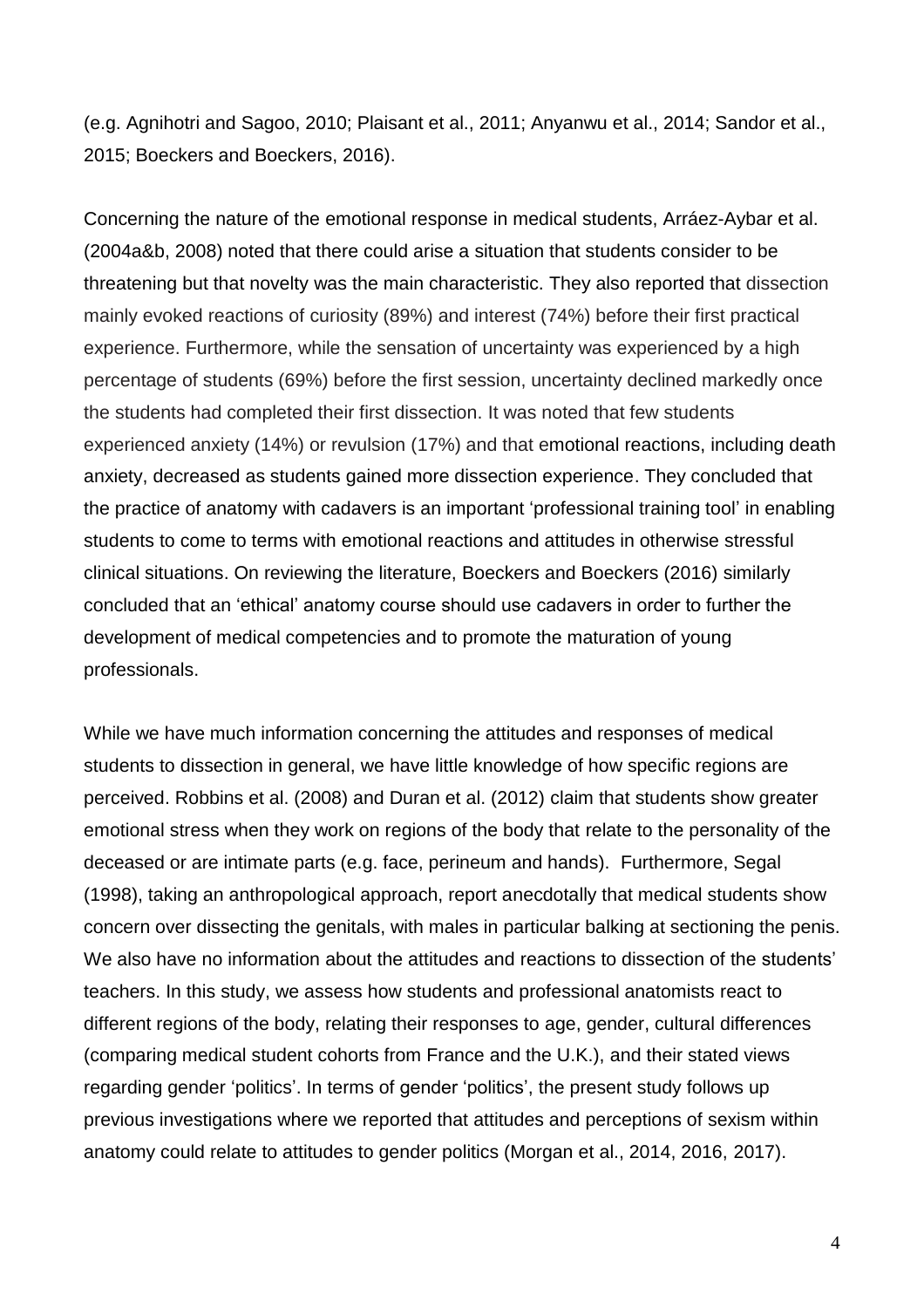Using a questionnaire provided to cohorts of medical students in France and the U.K. and to professional anatomists in the U.S. and Europe, we set out to test the following nine hypotheses:

- 1. that both students and anatomists display low levels of emotional responses to the us of cadavers and to most regions of the body;
- 2. that students perceive greater emotional reactions to dissecting the face and genital regions;
- 3. that, despite cultural differences, there are no differences in perceptions between the French and U.K. medical student cohorts surveyed;
- 4. that female students are more concerned than male students;
- 5. that younger persons show greater concern than older persons;
- 6. that students show greater concern than their teachers in anatomy;
- 7. that anatomists do not show greater emotional reactions to any specific region of the body;
- 8. that female anatomists are more concerned than male anatomists;
- 9. that students and anatomists who express positive political views relating to gender are more concerned than those who only express moderate views are negative views.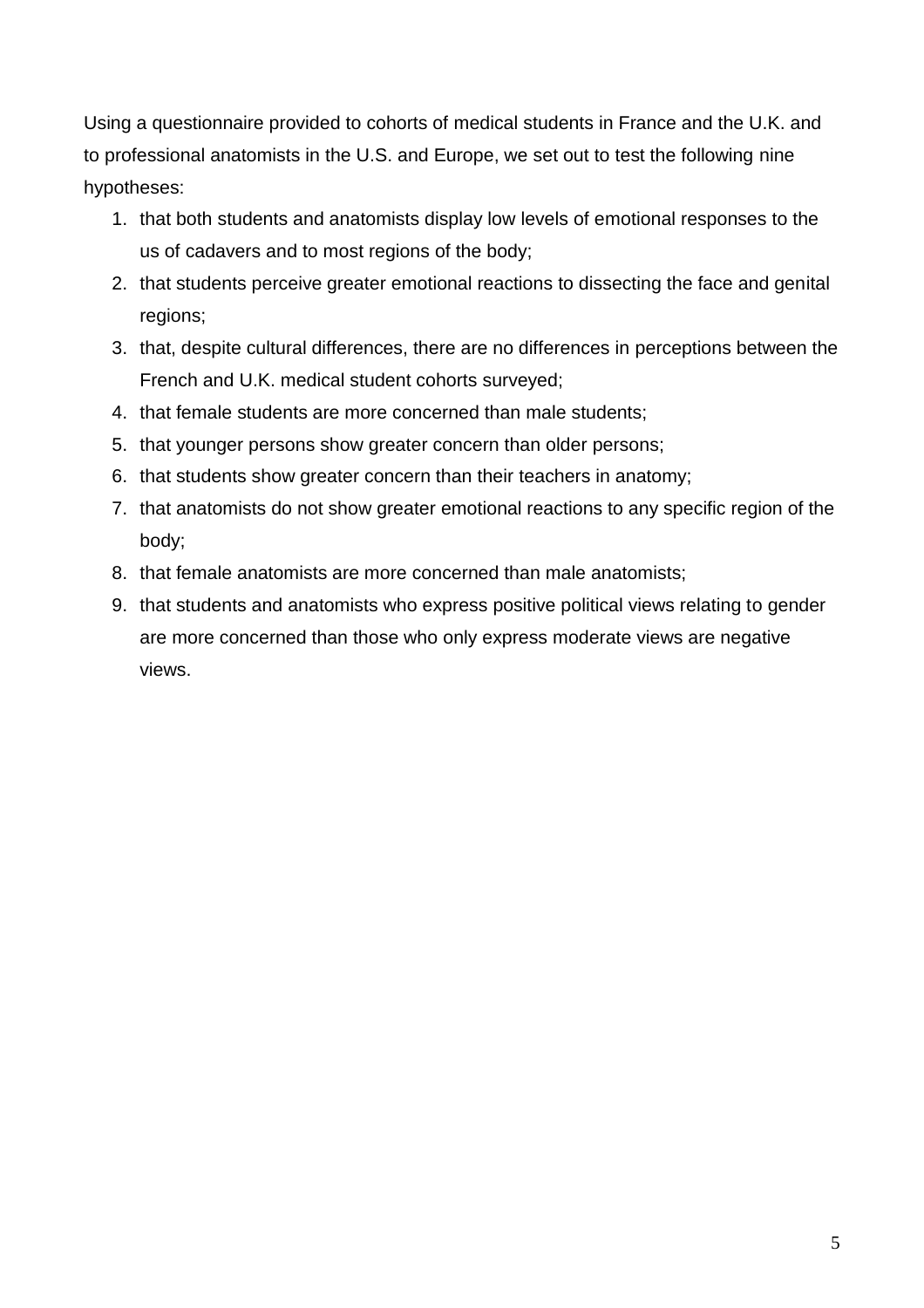#### **Methods**

Second year medical students at Cardiff University and at the University of Paris Descartes, Sorbonne Paris Cité were provided with a questionnaire that assessed their reactions to dissecting different regions of the human body. In addition, and to provide comparisons, professional anatomists from Europe (particularly from the United Kingdom, France, Italy, and Spain) and the USA were invited also to complete the questionnaire. For the students, the questionnaire was provided as a hardcopy. For the anatomists, the questionnaire was available either electronically (Bristol Online Survey, BOS) or as a hardcopy.

Using Likert scales from 0 to 5, the students and anatomists were asked to rate their levels of concern about dissecting various parts of the body, where 0 indicates no concern and 5 indicates a high level of concern. The regions of the body assessed were: the face, the arm, the hands, the chest (male), the chest (female), the abdomen, the genitals (male), the genitals (female), the leg, the foot. The questionnaire also included questions to provide personal information (age, sex, etc.) and to rate their sympathy with gender politics. The questionnaire was approved by the ethics committee at the Cardiff School of Biosciences in accordance with procedures laid down by Cardiff University and by the regulating authorities at the University of Paris Descartes, Sorbonne Paris Cité. In addition, the principal author of this paper has completed the NIH Web-based training course "Protecting Human Research Participants (certification number 2841542). Accordingly, the survey was conducted anonymously, the data were strictly confidential, no vulnerable groups were included, and participation in the survey was voluntary and required written consent.

Fully completed responses were obtained from 220 students at Cardiff and 142 students at Paris (52% response rate) and from 208 anatomists (83% response rate). The two cohorts of students in Europe were employed in order to compare culturally different groups where, although anatomy teaching involves quite different pedagogic approaches, the students nevertheless demonstrate a high regard for the clinical importance of anatomy (see Moxham and Plaisant, 2007).

The data from the survey were entered in EXCEL spreadsheets. To compare statistically male and female responses, and also to enable comparisons between the data from Cardiff and Paris medical students, Student t-tests were employed. To compare data across the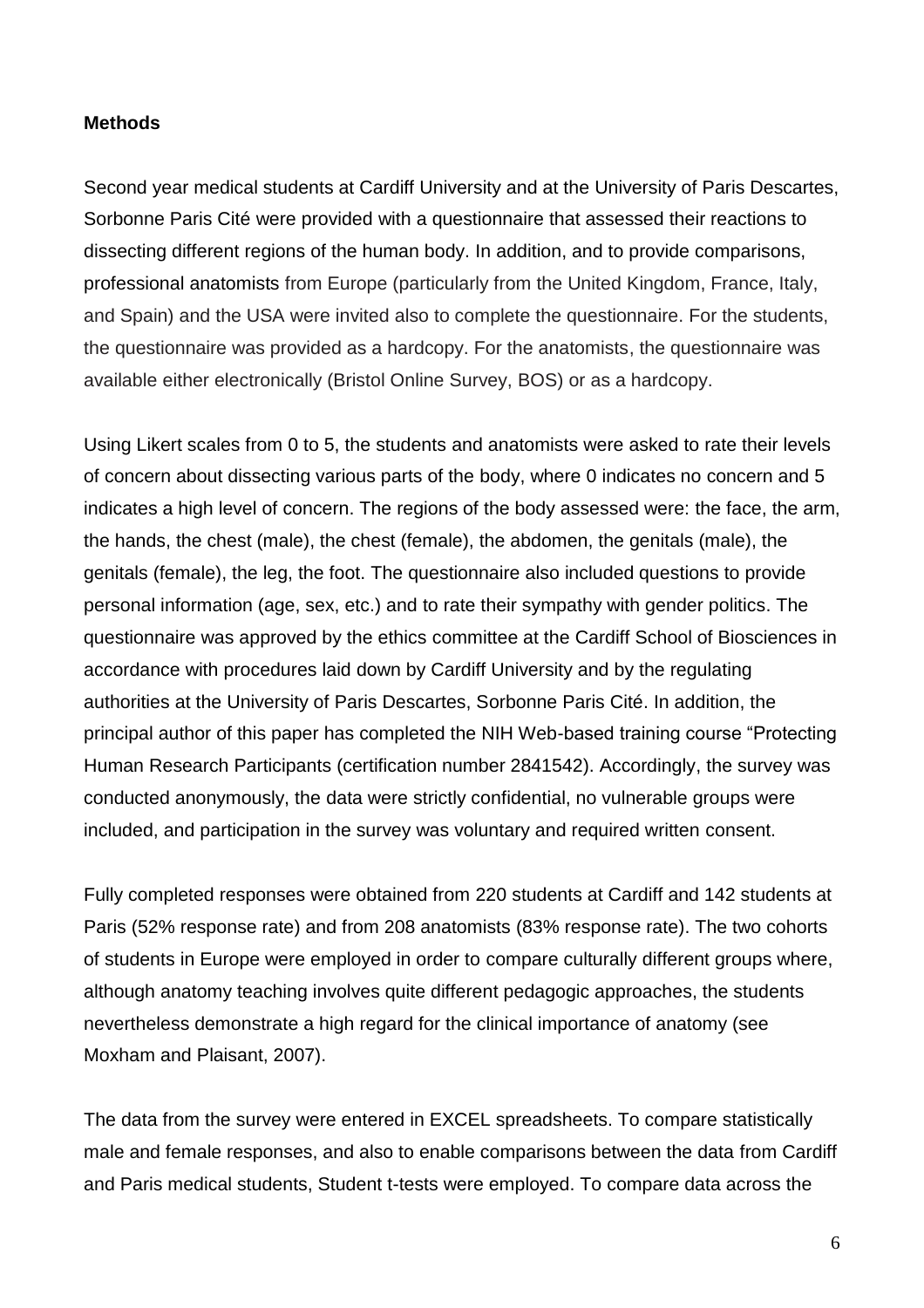groups of students and professional anatomists with different attitudes to gender issues, ANOVA was used and a least square difference (LSD) method was undertaken to enable post-hoc analysis. For questions where percentages were calculated, chi-squared tests were undertaken.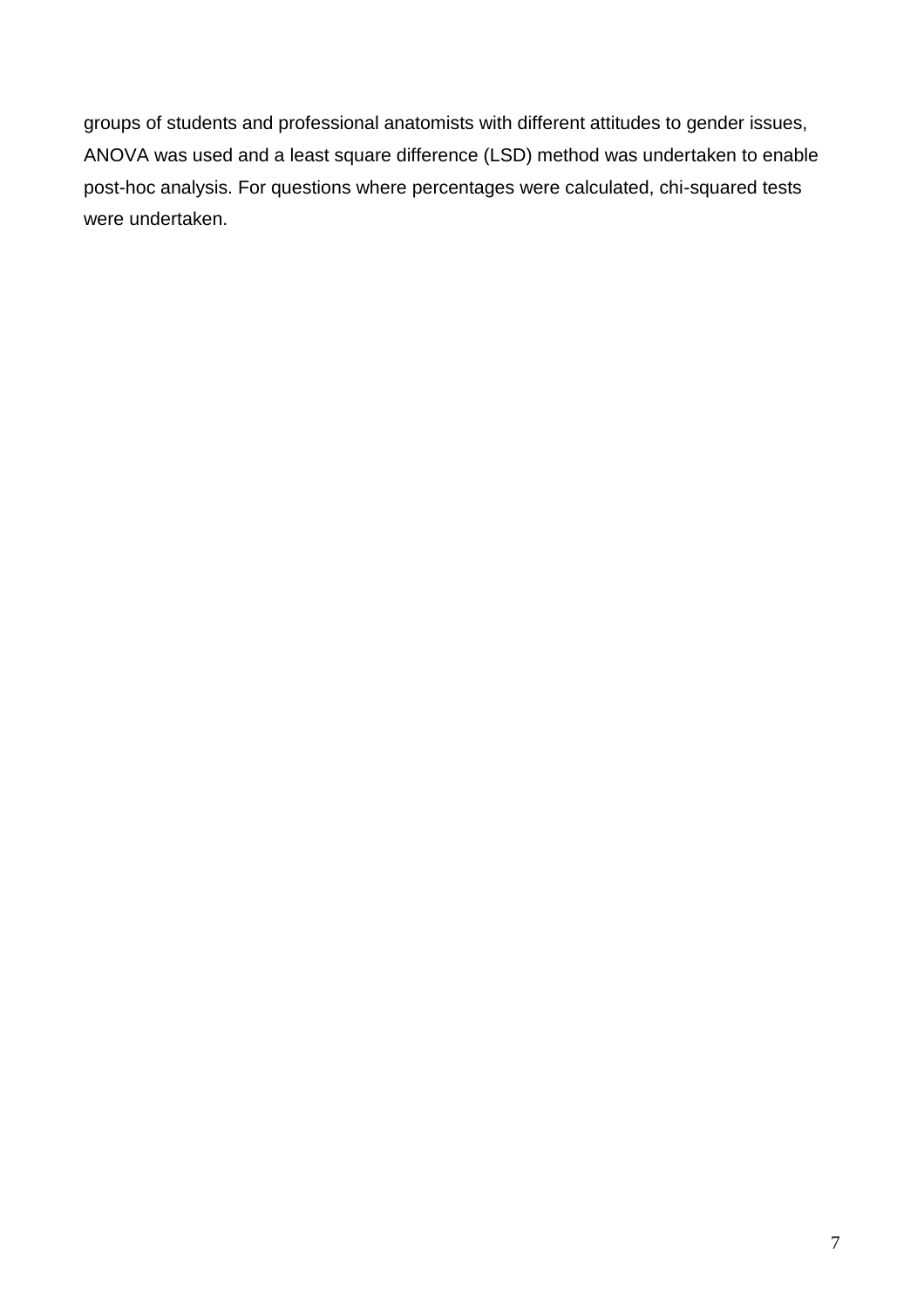#### **Results**

Before considering the levels of concern for specific regions of the body, it was possible to aggregate data for all regions to provide an overall assessment. Given that for each of the 10 regions assessed the respondents were required to rate their levels of concern from 0 to 5, a maximum level would be scored as 50. Table 1 and Figures 1 and 2 summarise the findings for the overall levels of concern. These show that most students and anatomists had low scores (less than 20) with 27% of male students and 21% of female anatomists claiming no concerns compared with just 8% of female students and, with the least concern, 42% of male anatomists. Statistical analysis using t-tests showed that the students claimed to have more concerns than the anatomists ( $p = 0.0000$ ). Furthermore, female students reported greater concerns than male students ( $p = 0.0000$ ) and the French students declared greater concerns than the students in the U.K. ( $p = 0.04$ ). When data for students and anatomists were combined, it was found that there were greater concerns amongst females ( $p = 0.0000$ ). Indeed, for the anatomists, females showed greater responses overall ( $p = 0.003$ ). Statistical analyses also showed that age is correlated with level of concern ( $p = 0.0000$ ). However attitudes towards gender politics generally had little influence on the overall responses to anatomical dissection, no statistical differences being discerned whether the whole data were analysed or just the male or the female data. Nevertheless, from the point of view of the students, statistical differences could be determined between some student groups when male and female data are combined. Those students who were unsympathetic towards gender politics were significantly less emotionally inclined towards dissection and cadavers than those with neutral or positive attitudes (ANOVA,  $p = 0.023$  for differences between negative and neutral attitudes and  $p =$ 0.35 between negative and positive attitudes).

For responses relating to specific regions of the body, Figures 3 to 12 provide radar plots for each region that show the reactions of the medical students and the anatomists. The 'slim' configurations of most of the radar plots suggest that there is, in the main, low levels of concern for most regions of the body. In addition, male anatomists were those who showed least variation and the most 0 scores (suggesting no concerns) while female students displayed the greatest variation and the least 0 scores. For all regions, more concern was expressed by the students than by the anatomists ( $p = 0.0000$ ) and, when data for students and anatomists were combined, females claimed to be more concerned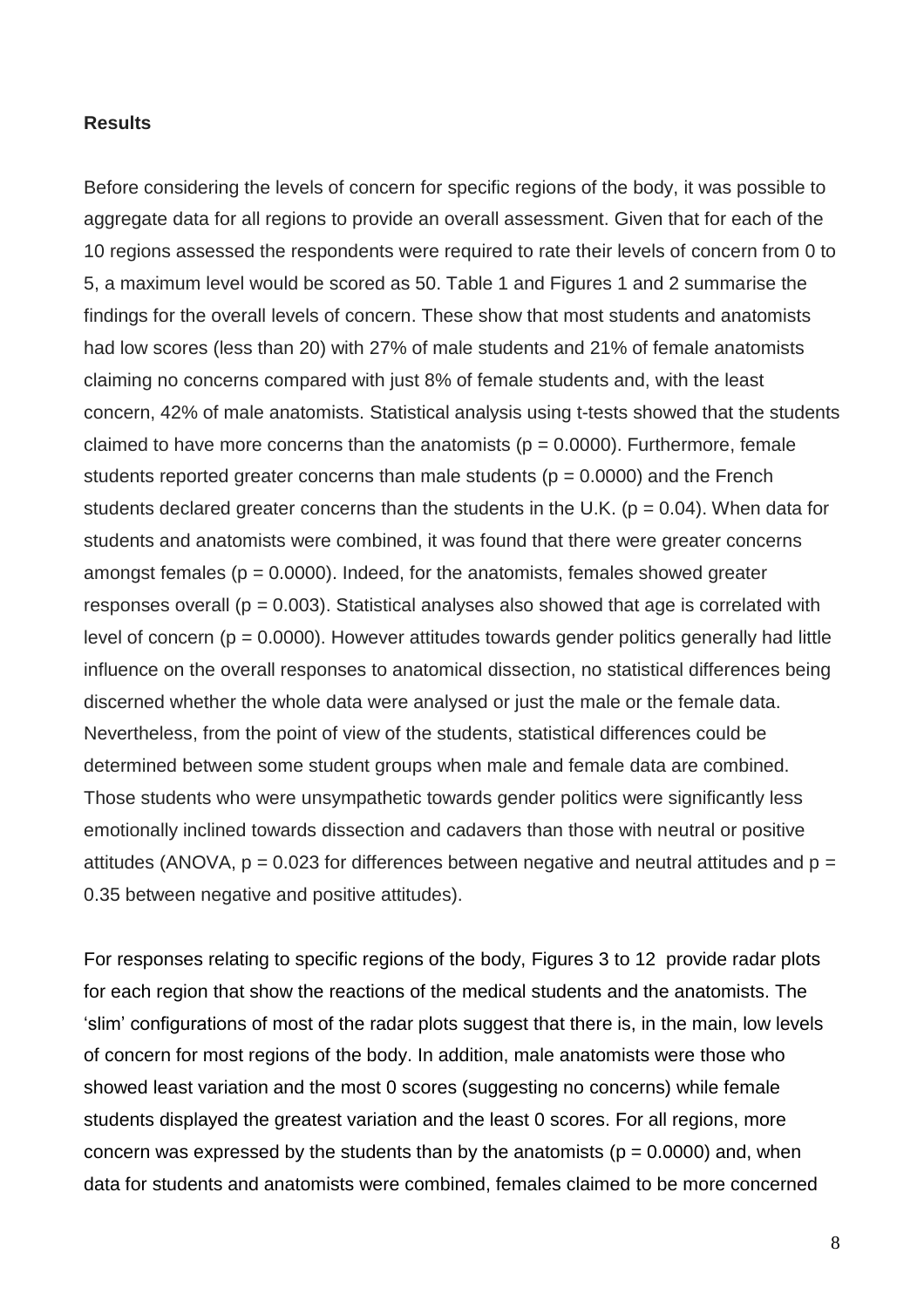than males ( $p = 0.0000$ ). Table 2 provides a rank order for the regions in terms of the responses for different groups of respondents.

**For the face** (Figure 3 and Table 2), this region showed the greatest level of concern. In addition to the female students showing more concern for this part of the body ( $p = 0.0000$ ), female anatomists also claimed more concern than male anatomists ( $p = 0.001$ ). When data for students and anatomists were combined, differences were seen for those with differing views on issues relating to gender politics. Those with negative attitudes towards gender issues were less concerned than those who had neutral or positive attitudes ( $p =$ 0.0000 comparing negative and neutral attitudes;  $p = 0.031$  comparing negative and positive attitudes). These differences were also found when data for female and male students were combined ( $p = 0.002$  comparing negative and neutral attitudes;  $p = 0.023$ comparing negative and positive attitudes). No differences were discerned between the French and U.K. students.

**For the arm** (Figure 4 and in Table 2), there are very low levels of concern, but with female students again being more concerned than male students ( $p = 0.0000$ ). However, no statistical differences were found between female and male anatomists, between French and U.K. students, and with respect to attitudes towards gender issues.

**For the hands** (Figure 5 and Table 2), this region showed some concern compared with most other regions. Furthermore, both female students and female anatomists expressed more concern than their male counterparts ( $p = 0.0000$  and  $p = 0.024$  respectively). No differences were found for those with differing attitudes towards gender issues or when comparing students in France and the U.K.

**For the chest (male)** (Figure 6 and Table 2), there are low levels of concern. Nevertheless, female students expressed more concern than male students ( $p = 0.045$ ) and French students were more concerned than U.K. students ( $p = 0.0000$ ). No statistical differences were discerned between female and male anatomists. For anatomists, there were greater levels of emotional responses for those expressing positive attitudes towards gender issues than those with negative attitudes  $(p = 0.032)$ .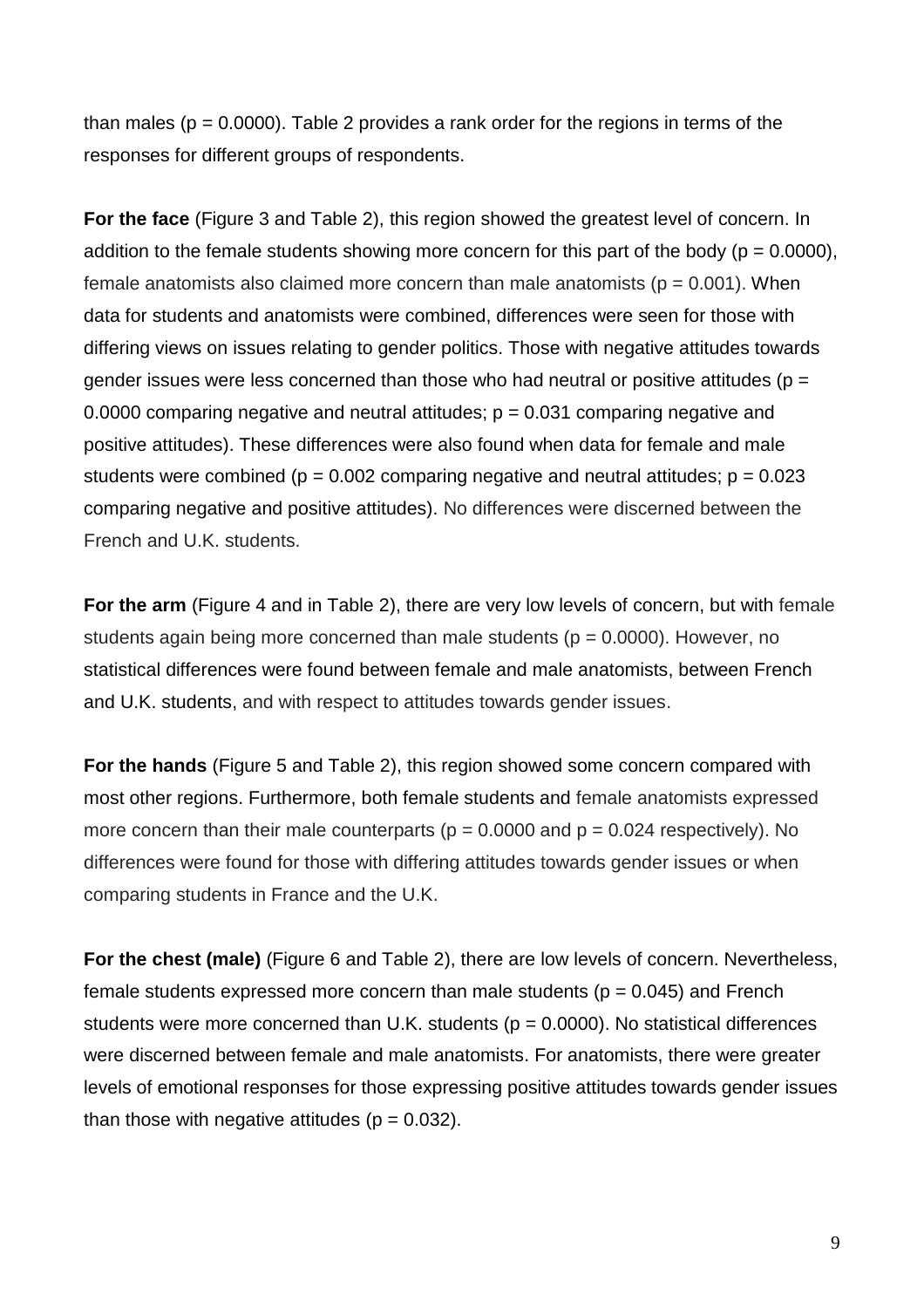**For the chest (female) (**Figure 7 and Table 2), this region presented a higher level of concern than for the chest (male). Female students were more concerned than male students (p  $0.0000$ ) with French students also more concerned than U.K. students (p = 0.001). There were no statistical differences between female and male anatomists nor between those with differing attitudes towards gender. Furthermore, female students were not more concerned than male students.

**For the abdomen** (Figure 8 and Table 2), this part of the body showed relatively low levels of concern. Female students recorded greater concern than male students ( $p = 0.021$ ) with French students expressing more concern than U.K. students ( $p = 0.002$ ). Female anatomists were also more concerned than male anatomists ( $p = 0.015$ ), but no differences for either students or anatomists were found in relation to attitudes towards gender issues.

**For the genitals (male)** (Figure 9 and Table 2), this region showed relatively high levels of concern. No statistical differences were discerned between female and male students or anatomists and also in relation to gender issues.

**For the genitals (female)** (Figure 10 and Table 2), there was a relatively high level of concern. In addition, female students were seen to be more concerned than male students  $(p = 0.0220)$ . Female anatomists were also more concerned than male anatomists  $(p = 0.0220)$ 0.013). No differences were found in relation to attitudes towards gender issues.

**For the leg** (Figure 11 and Table 2), this part of the body showed the lowest level for concern. Nevertheless, female students were seen to be more concerned than male students ( $p = 0.005$ ) with female anatomists also more concerned than male anatomists ( $p$ ) = 0.006). No differences were again found in relation to gender issues.

**For the foot** (Figure 12), there are low levels of concern. However, Table 2 suggests that this region in midway in the ranking order of regions. In addition, female students were found to be more concerned than male students ( $p = 0.0000$ ) and also female anatomists more concerned than male anatomists ( $p = 0.05$ ). No differences were found in relation to gender issues.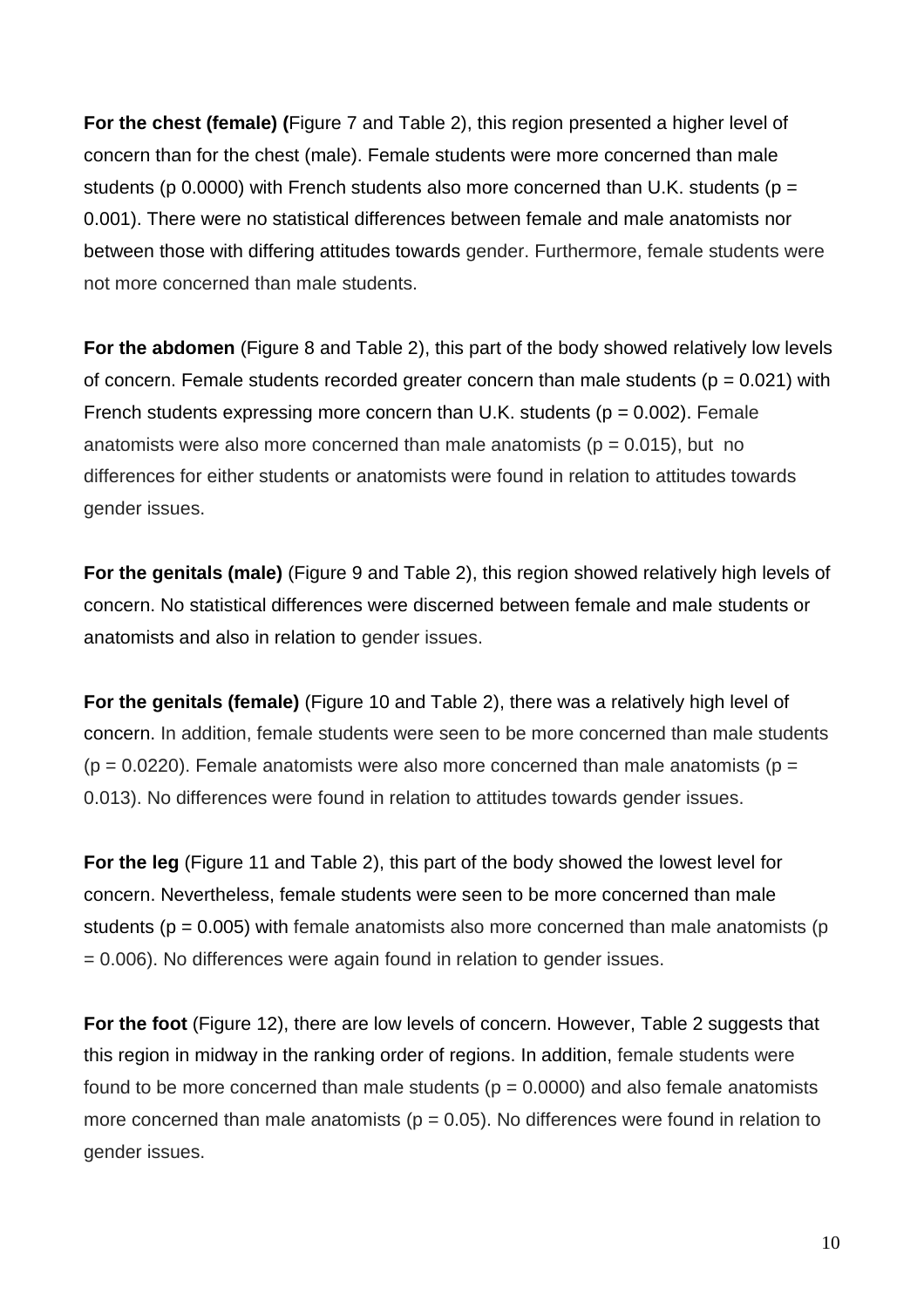With respect to those with different attitudes to gender issues, although as indicated above some statistical differences were discerned for some regions, overall there were no significant differences when comparing female and male anatomists or female and male students.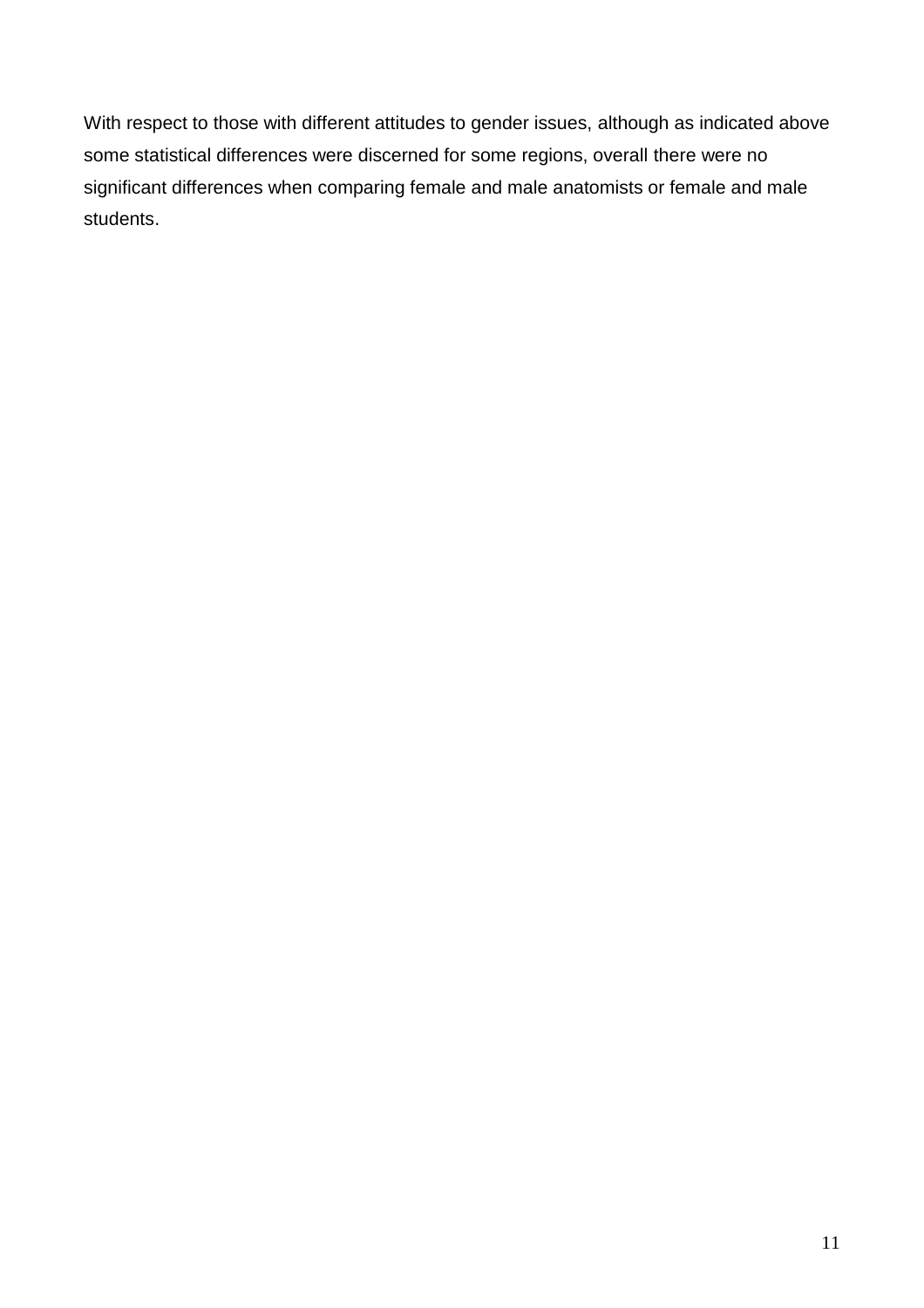#### **Discussion**

The teaching of anatomy by means of dissection has been regarded as fundamental since the Renaissance (Malomo, 2006; Moxham and Plaisant, 2014; Ghosh, 2015). However, dissection by the students has only relatively recently been possible following legislature that permitted sufficient cadavers for their education. It this respect, dissection by anatomists in order to demonstrate to students is the 'traditional' way of teaching anatomy and dissection by the students themselves is 'modern' (Moxham and Plaisant, 2014; Moxham and Pias, 2017). Even so, dissection is regarded by some as being unnecessary (e.g. McLachlan and Patten, 2006) and, in consequence, worldwide there have been in recent times significant cuts to the time allotted for teaching anatomy (e.g. Collins and Given, 1994; Drake et al., 2002, 2009, 2014; Ramsey-Stewart et al., 2010; McBride and Drake, 2018). Despite the fact that medical students, medical graduates, anatomists, medical practitioners and laypersons consider dissection to be a very important part of the medical course (Pabst and Rothkötter, 1997; Patel and Moxham, 2006, 2008; Hofer 2006; Moxham and Plaisant,, 2007; Moxham and Moxham, 2007; Körf et al., 2008; Boeckers et al., 2010; Kerby et al., 2011; Duran et al., 2012; Olowo-Ofayoku and Moxham, 2014; Moxham et al., 2016b, 2017; Pais et al., 2017; Flack and Nicholson, 2018), a variety of reasons have been given for removing anatomical dissection from the curriculum, including the time allocation, constraints on financial and human resources, difficulties in obtaining suitable donations, problems of breaking a taboo related to death, risks of infection, unpleasant working environment, and Millenials' preferences for using digital technologies for their learning (e.g., Strauss and Howe, 2000; Meriac et al., 2010; Twenge (2014)). This is not the place to discuss all these matters in extensuo but in should be stated that the authors reject the argument that emotional reactions to the dissecting room experience are contrary to good ethical practice and the development of caring health professionals as suggested by McLachlan et al. (2004) and McLachlan and Patten (2006). This issue is discussed later.

Emotional responses to the dissecting room experience can take various forms; for example, anxiety, stress embarrassment, misgivings about educational validity or about morality, thoughts about death. In this study, we were unable to drill down to the causes of the emotional responses when concerns were acknowledged by the students and this will have to form the basis of future studies. However, we found that the students' concerns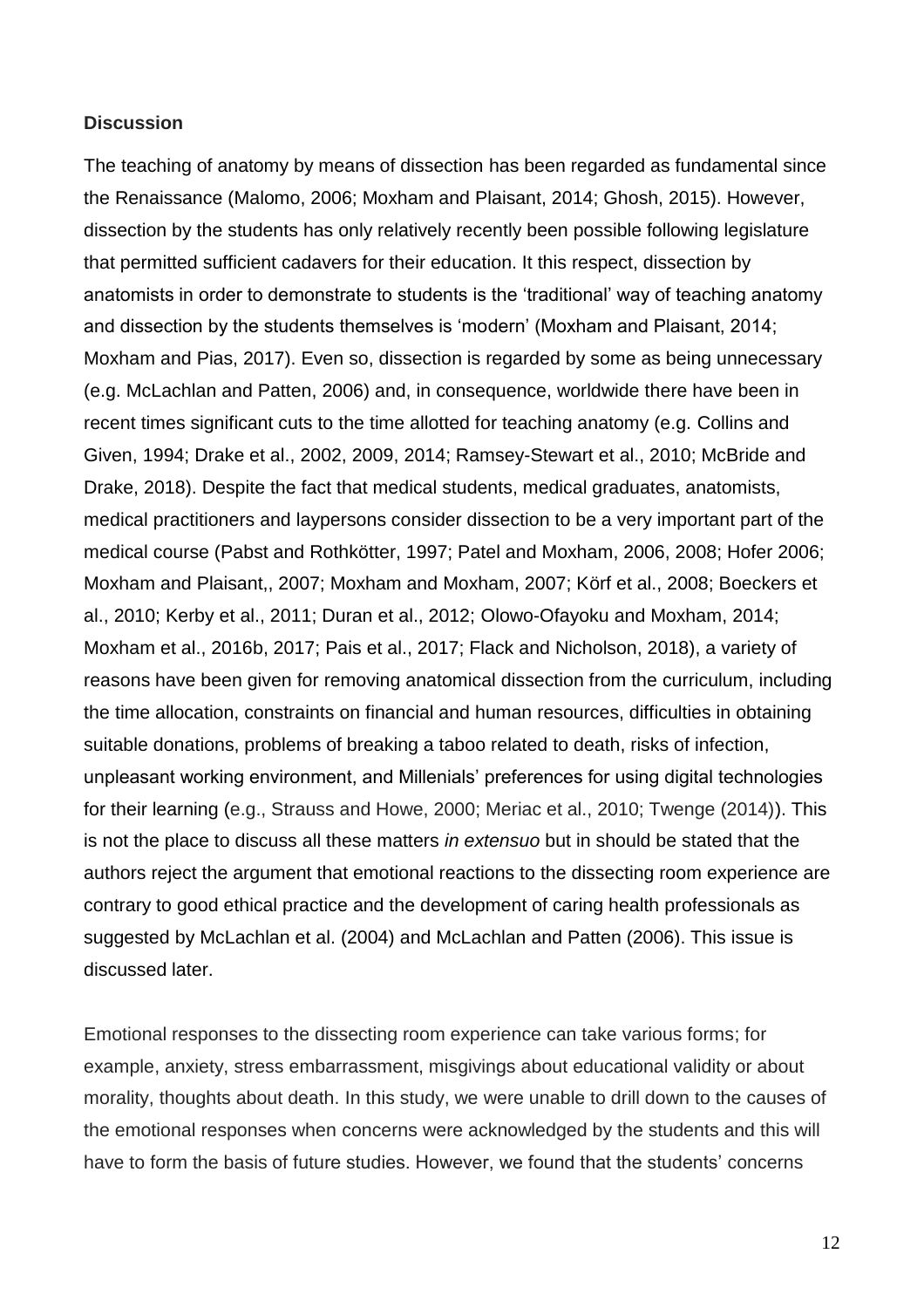were low-key. Furthermore, in our previous study (Plaisant et al., 2011) we reported that curiosity was the main reaction, with only 8% of the medical students being initially so anxious that they rejected the dissection environment. This accords with the assertion of Arráez-Aybar et al. (2004a&b, 2008) that novelty was the main response to the dissecting room experience. They further reported that, before the first experience, students expressed curiosity and/or interest (89% and 74% respectively).

Concerning our **first hypothesis**, we conjectured that both students and anatomists display low levels of emotional responses to the use of cadavers and to most regions of the body. Our findings are consistent with this hypothesis and accords with previous studies on this topic for students. For example, Arráez-Aybar et al. (2004a&b, 2008) reported that less than 14% of medical students reported negative emotional responses on first being presented with human cadavers (see also the Introduction for references). Plaisant et al. (2011) reported that, in terms of personality, only medical students who expressed strong negative affectivity (neuroticism) maintained strong emotional reactions to seeing cadaveric material. It could be argued that students who have personalities with high levels of negative affectivity are not suitable for pursuing a medical career and it is unfortunate that most admission criteria rely on academic achievement and do not take into consideration fitness for practice on the basis of personality. Furthermore, there is the assumption from many of those who have investigated emotional responses to cadavers that 'anxiety' is to be avoided. Undoubtedly, extreme anxiety is not to be countenanced but, not just in life, in medical practice each new experience brings some anxiety that is a preparedness for performing at acceptable levels. The analogy is of the actor (or even lecturer) who, if not slightly nervous on facing her/his audience, is unlikely to give of her/his best. Medical students are not to be 'wrapped in cotton wool' but guided judiciously towards attitudes and behaviours appropriate for a demanding and important profession.

Gupta et al. (2011), supported by Brenner and Pais (2014), suggested that today's medical practitioners could be seen to lack compassion and empathy. In addition, Sandor et al. (2015) have suggested that an "emotionless approach" to dissection could be associated with "an over-reserved attitude that might carry over to the later doctor-patient relationship" (see also Charlton et al., 1994). Brenner and Pais (2014) recommend that the introduction of medical humanities courses might help 'humanise' the dissecting room experience. Based upon our findings, we would support this notion.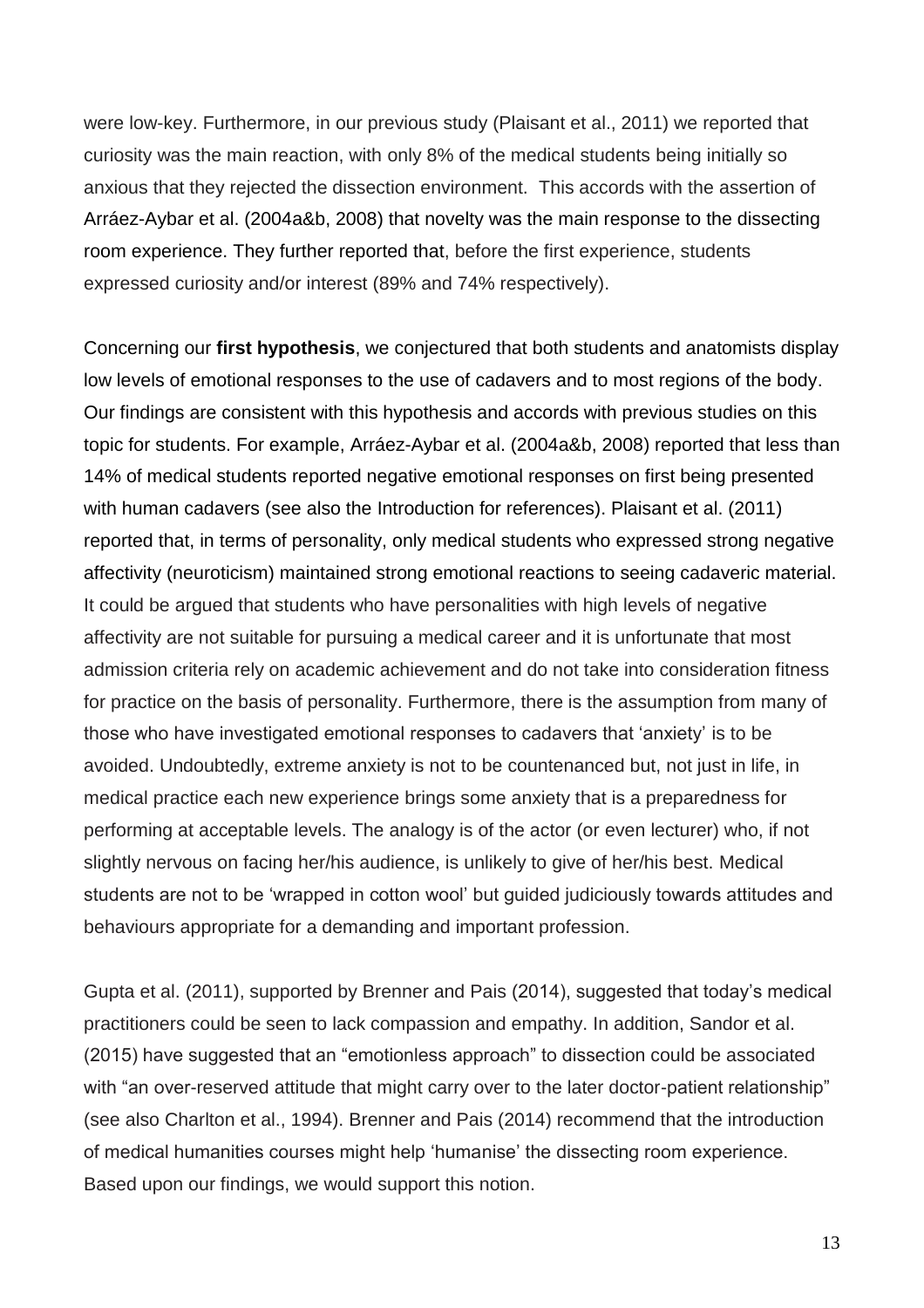Our **second hypothesis** proposed that medical students perceive greater emotional reactions to dissecting the face and genital regions. Our findings support this hypothesis but it should be borne in mind that this is in the context of there being general low levels of emotional responses. That the face elicited more responses suggests that initially the students readily personalise the cadaver and do not see it as being merely an educational 'tool'. In our opinion, this is to be welcomed since it is often said by anatomists that the cadaver should be regarded by the students as their 'first patient'. We recognise that young students may not easily get to grips with this concept and there may be something to be said for the view that, prior to attending the cadaver, the students should be primed for the experience, perhaps even with them being given the personal history of the donor. That the genitals also provoke a greater emotional reaction is unsurprising, despite sexual attitudes being more liberal in contemporary Western societies. Similar attitudes might explain the slightly greater reactions shown by medical students to the female chest. Recent concerns about sexual harassment and bias in contemporary society should alert anatomy teachers to the need to be vigilant about the existence of sexism (reported by Morgan et al., 2014, 2016, 2017; Parker et al., 2017). That the hand also was associated with a slightly greater emotional response is more difficult to explain, although this finding supports anecdotal evidence circulating amongst anatomists. Perhaps, like the face, the hand psychologically personalizes the cadaver. In relation to attitudes to intimate parts of the body, finding strategies and learning to cope with emotions relating to taboo areas might prepare medical students for doctor-patient encounters, including internal examinations and contact. Whether living anatomy tuition could help with these issues is debatable given the reluctance in some courses to have mixed tutorial groups and the taboo of including internal examinations.

For our **third hypothesis**, we suggested that, despite cultural variances, there are no differences in perceptions between the French and U.K. medical student cohorts surveyed. However, our findings were not consistent with this hypothesis since French medical students declared greater emotional responses than the U.K. medical students. We must consequently be mindful that cultural difference might play a part in how the dissection room experience is introduced. Indeed, there is evidence that religious beliefs influence reactions to the cadaver (Martyn et al., 2014). Furthermore, Wisenden et al. (2018) have reported that non-white, non-Christian students on their undergraduate pre-med course are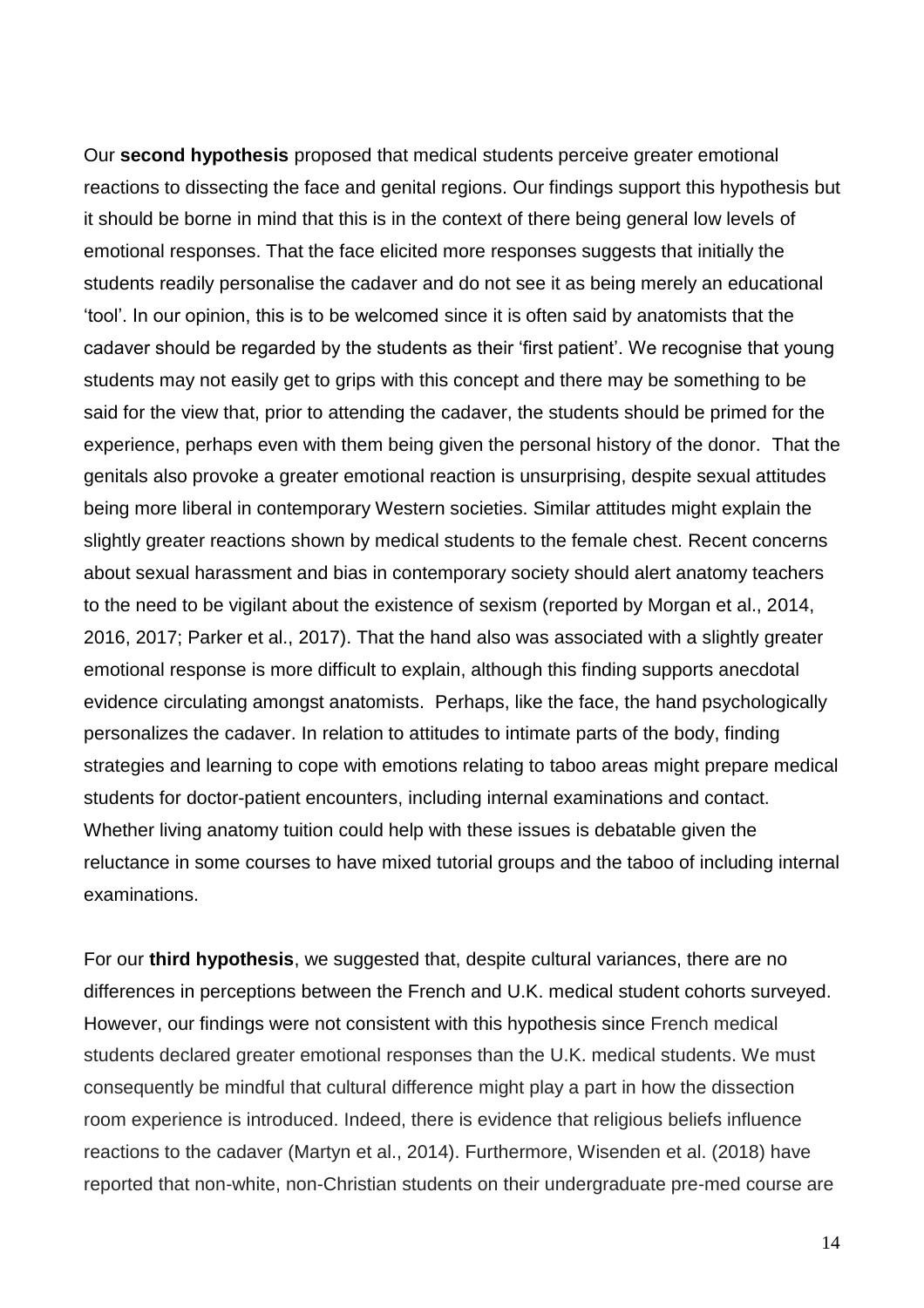more likely to experience long-term anxiety as a response to cadaver dissection. This could relate to different cultural or religious views concerning the 'sanctity' of the body and/or be related to general issues relating to being in a foreign country and with the pressures and financial problems that can relate to being away from their homebase.

In relation to our **fourth hypothesis**, based upon previous studies (e.g. Agnihotri and Sagoo, 2010; Plaisant et al., 2011; Anyanwu et al., 2014; Sandor et al., 2015; Boeckers and Boeckers, 2016), we proposed that female medical students show more emotional responses than male students. Indeed, our findings support this notion (although females may be more prepared to admit and divulge their emotional reactions, Sandor et al., 2015). In our previous study (Plaisant et al., 2011) we found that female students preferred observing a dissection rather than dissecting for themselves. In our paper on sexism (Morgan et al., 2014) we cited female students' reports of negative experiences in the Dissecting Room. To provide two examples:

*"One of the retired surgeons who demonstrated in the DR made it clear he felt the female*  students were less capable of dissection than male students and would address all his questions to the boys despite girls volunteering correct information on a regular *basis."* 

*"I felt right at the start that the boys in my group thought we'd be too 'scared' to dissect."*

In this study, with the exception of the male genital region where there was equal concern from both female and male students, the female students showed greater concern than their male counterparts for all regions of the body. The question should be posed whether particular attention should be paid to the reactions of the female medical students. Although there might be some advantages in having dissecting teams consisting only of female students, a mixed team is perhaps preferable, provided that sexist attitudes as reported by Morgan et al. (2014) are not countenanced. One could also argue that particular attention should be paid to the male students to get them to reflect more positively on equality issues.

In terms of the age of the medical students, for our **fifth hypothesis** we suggested that younger students show greater concern than older students. However, our findings are not consistent with this hypothesis. Our **sixth hypothesis** stated that medical students show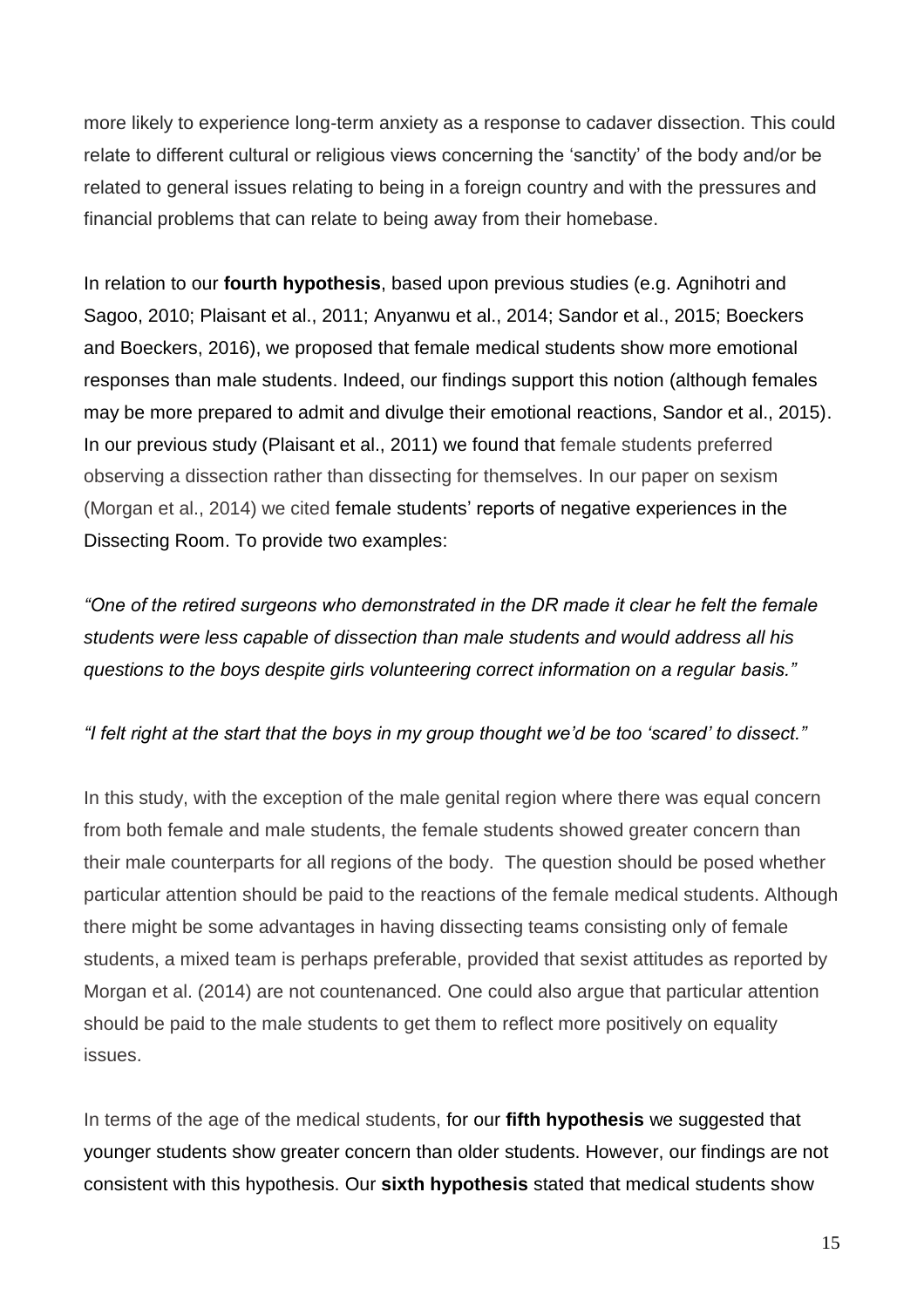greater concern than their anatomy teachers in anatomy and this is supported by our findings. In interviews we conducted to ascertain attitudes towards the body the following two comments are worth reporting to show that examples of anatomy teachers being more sensitive than students to some regions of the body can exist:

When dissecting a penis, an older (male) anatomist was offended that a young female was doing it. He asked her to get a modesty towel;

An anatomy professor (circa 2009) used to insist that life-drawing models in his courses *should wear swimming costumes because he felt it wasn't appropriate for medical students*  to see nudes.

As far as we ascertain, no previous studies reporting the emotional responses of professional anatomists have been published. Perhaps not unexpectedly, the anatomists not only showed less emotional responses than the students but they also did not show any differential responses to different regions of the body. Thus, consistent with our **seventh hypothesis**, unlike the students their teachers were unconcerned about the face, genital regions, hands and female chest. However, as for the students, there were slightly more concerns from the female anatomists than the male anatomists, thus being consistent with our **eighth hypothesis**. It could be argued that long-term exposure to dissecting has blunted the emotional responses of the anatomists. However, many of the anatomists were relatively young. Consequently, we would propose that the differences between the medical students and the anatomists relates more to vocational reasons since anatomists have chosen this discipline for their careers. It might also be proposed that the anatomists are more aware of the clinical importance of the discipline, although studies on the attitudes of medical students clearly show that they are fully cognisant of the clinical relevance of gross anatomy (Moxham and Plaisant,, 2007; Moxham and Moxham, 2007; Kerby et al., 2011; Olowo-Ofayoku and Moxham, 2014). It is expected that anatomists are aware that the medical students have different sensitivities so that they can best deal with any issues relating to students' emotional responses.

Finally, and in relation to the **ninth hypothesis**, we proposed that both medical students and anatomists who express positive political views relating to gender are more concerned about the dissecting room experience than those who only express moderate or negative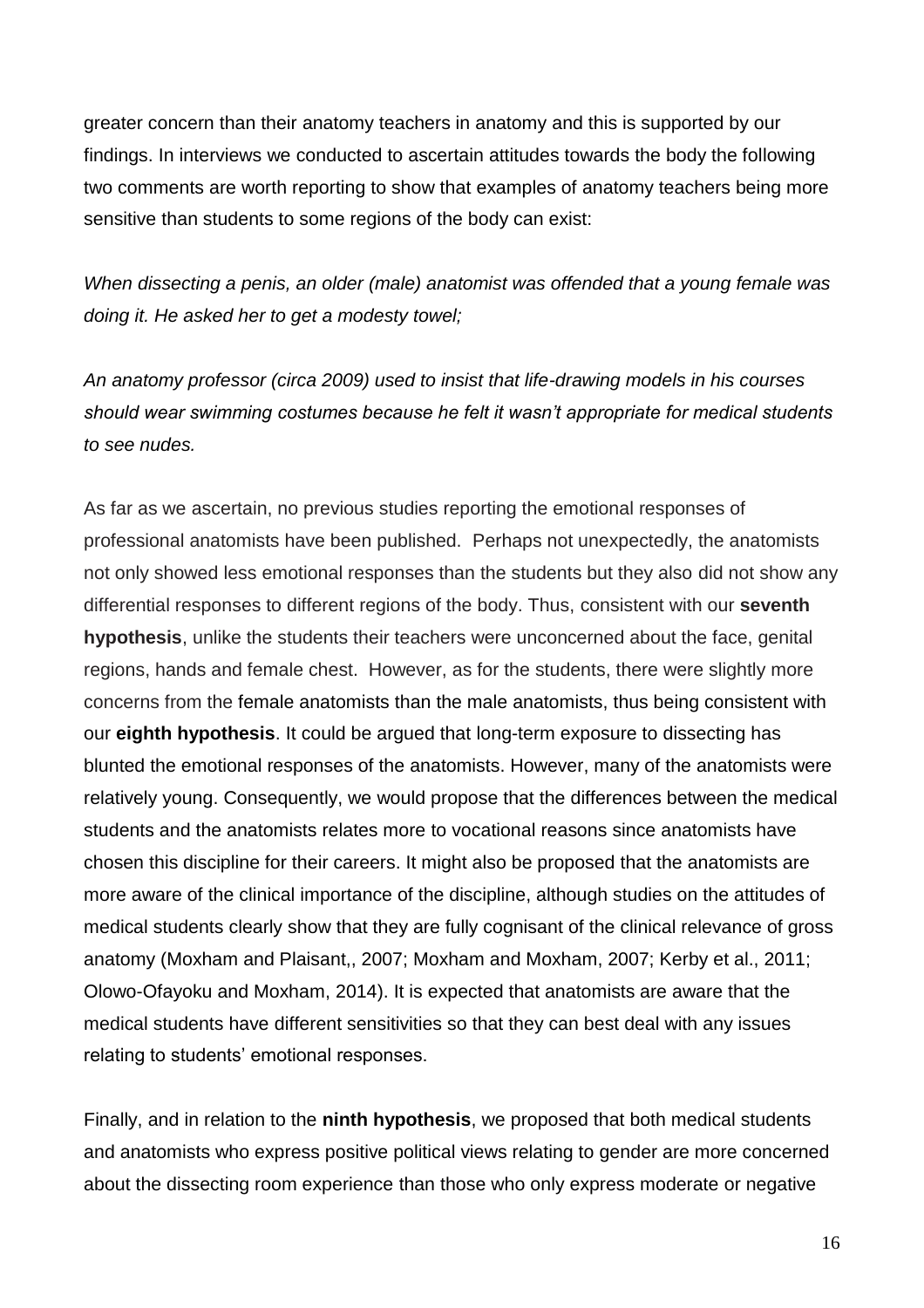views. In our previous studies (Morgan et al., 2014, 2016, 2017), we found significant differences in attitudes and experiences relating to anatomy depending upon gender political issues. It was because of this finding that we hypothesised that gender politics could impinge upon the dissecting room experience. In the main, however, our findings are not entirely consistent with this hypothesis, although students, but not professional anatomists, who had negative attitudes towards gender issues were less emotionally inclined towards dissection and cadavers in general terms than those with neutral or positive attitudes. We do not have an explanation for this finding but we should record that in the 1990s female professional anatomists in the US produced a programme of tuition that integrated gender awareness with anatomy in the medical curriculum (interview with Kathryn Peek, 2017). Such ventures were short-lived because of lack of institutional support.

For specific regions of the body, surprisingly, female anatomists who expressed sympathetic views towards gender issues appeared more concerned about the male chest than those who had little or no sympathy with gender issues. Furthermore, those anatomists and students sympathetic to gender issues claimed to have greater emotional reactions to the face. Explanations for these results are not presently clear but we propose that the concerns relate not to any feelings of anxiety or abhorrence but to an empathy that derives its sensitivity from the liberality that comes from having regard to equality and diversity issues.

#### **Recommendations**

We recommend that, at the start of an anatomy dissection course, time is spent dealing with sensitive issues (including equality and diversity issues), emotional responses, and matters pertaining to mortality. However, this should not involve hiding regions of the body, nor overreacting to the natural anxiety of students, since doing either of these things could enhance negative reactions and stifle the progress of the student from being a layperson to a competent healthcare professional. Although, as mentioned in the Introduction section, the use of cadavers for the teaching of anatomy is under a critical gaze, including the notion that it may be 'unethical' to teach young medical students using dissection (McLachlan et al., 2004), we take the contrary view that not to use cadavers verges on the unethical since, in addition to denying students the best pedagogic approach to learning anatomy (see also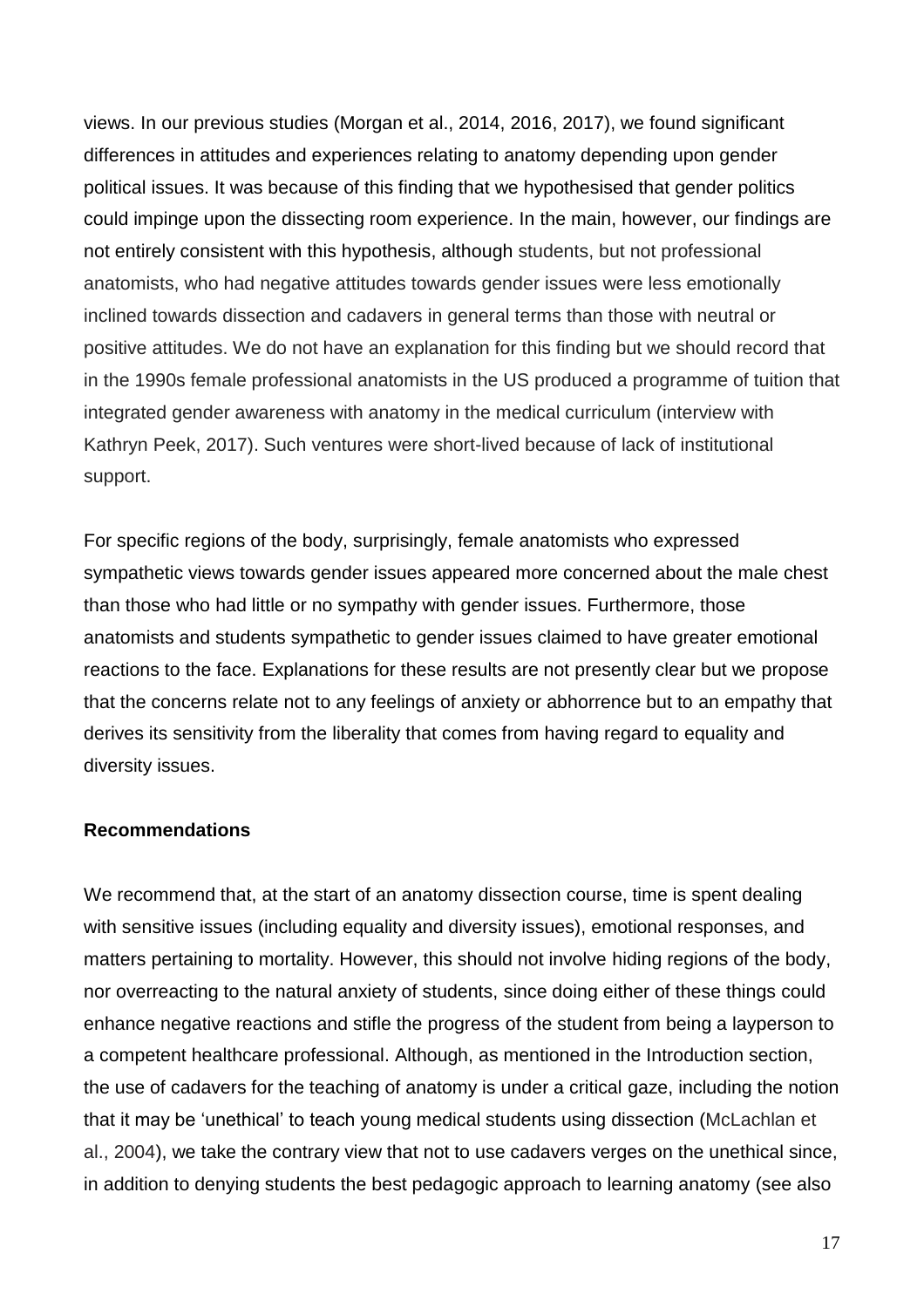Moxham and Pais, 2016, 2017), students are entering a profession where it is necessary for them to encounter, and reflect upon, medical and sociological matters that are not always pleasant and may even be regarded as taboos by the rest of society. To further the argument, perhaps too much attention is paid to the feeling of 'anxiety' that is often experienced by students before their first dissection. Anxiety, if not extreme, is not a bad thing for it is indicative of a sensitive approach from the students that steels them for the tasks ahead. Students, if they are to develop professional competency, should not be wrapped in cotton wool! What good healthcare worker is not slightly anxious when faced for the first time with a difficult procedure or clinical case? The question remains, what does a teacher do when faced with extreme cases of anxiety or emotional response? Clearly, sympathetic handling, rational argument and time might ameliorate the adverse responses. However, if persistent then, given that this might affect clinical competence, there could be issues of fitness for practice. This might appear a rather harsh attitude but laypersons (potential, and real, patients) and society in general are the consumers of medicine and require clinical competence (Moxham et al., 2016b). It has become practice in some situations to provide students with 'trigger alerts' when sensitive issues are about to be dealt with in class. While we would support the use of such alerts if handled appropriately, we nevertheless are concerned that they might unnecessarily increase emotional responses and foster taboos. Finally, we would echo the words of Segal (1988) who, emphasizing that emotional experiences must be managed unemotionally, stated: "The students view this positively, as replacing cultural taboos with rational enlightenment". Our task, as anatomists, is to ensure that this positive notion is not undermined by the negativity that could arise because of the risk of losing sensitivity and compassion.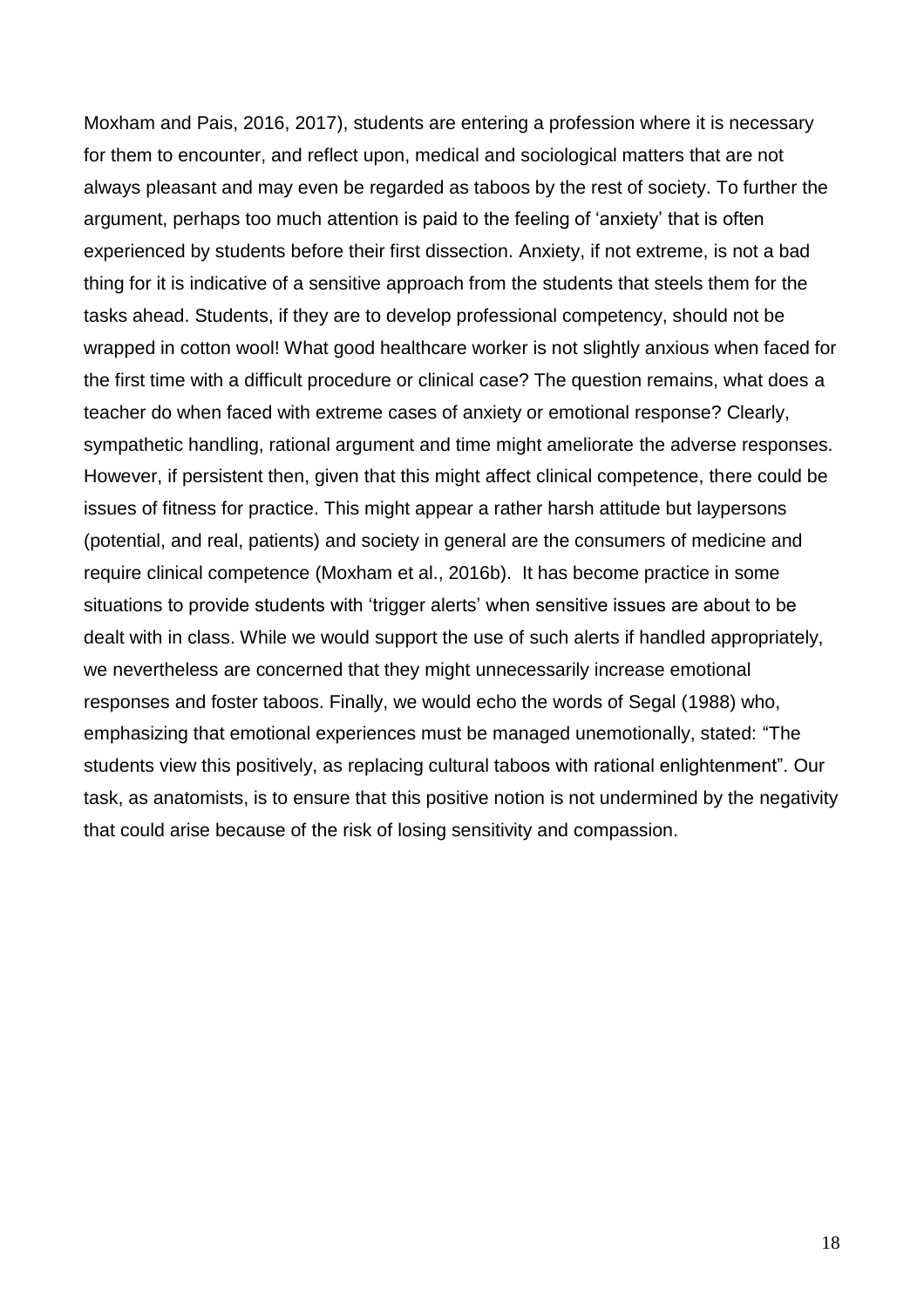#### **References**

Abu-Hijleh MF, Hamdi NA, Moqattash ST, Harris PF, Heseltine GFD. 1997. Attitudes and reactions of Arab medical students to the dissecting room. Clin Anat 10: 272—8.

Agnihotri G, Sagoo MG. 2010. Reactions of first year Indian medical students to the dissection hall experience. Natl J Integr Res Med 1: 4-9.

Anyanwu EG, Obikili EN, Agu AU. 2014. The Dissection Room Experience: A Factor in the Choice of Organ and Whole Body Donation - A Nigerian Survey. Anat Sci Educ. 7: 56-63.

Arráez-Aybar LA, Casado-Morales MI, Castano-Collado G. 2004a. Anxiety and dissection of the human cadaver: An unsolvable relationship? Anat Rec 279B:16–23.

Arráez-Aybar LA, Castaño-Collado G, Casado-Morales MI. 2004b. Dissection from the Spanish anatomist's perspective: Aims, attitudes, and related aspects. Anat Rec 281B:15– 20.

Arráez-Aybar LA, Castaño-Collado G, Casado-Morales MI. 2008. Dissection as a modulator of emotional attitudes and reactions of future health professionals. Med Educ 42:563–571.

Becker HS, Geer B, Hughes EC, Strauss AL. 1961. Boys in white: student culture in medical school. Chicago: University of Chicago Press.

Benet-Martinez V, John OP. 1998. Los Cinco Grandes across cultures and ethnic groups: multitrait multimethod analyses of the Big Five in Spanish and English. J Pers Soc Psychol 75: 729–750.

Bonnaud-Antignac A, Armstrong O, Hamel A, Barrier J-H. 2008. Le vécu des dissections au laboratoire d'anatomie. Conséquences psychologiques et actions pédagogiques. Ped Med 9: 201- 8.

Boeckers A, Jerg-Bretzke L, Lamp C, Brinkmann A, Traue HC, Boeckers TM. 2010. The gross anatomy course: An analysis of its importance. Anat Sci Educ 3: 3–11.

Boeckers A, Boeckers TM. 2016. The dissection course - a psychological burden or an opportunity to teach core medical competencies: A narrative review of the literature. Eur J Anat 20: 287-298.

Brenner E, Pais D. 2014. The philosophy and ethics of anatomy teaching. Euro J Anat 18: 353-360.

Cahill K, Ettarh R. 2009. Attitudes to anatomy dissection in an Irish medical school. Clin Anat, 22: 386- 391.

Charlton R, Dovey SM, Jones DG, Blunt A. 1994. Effects of cadaver dissection on the attitudes of medical students. Med Educ 28: 290-295.

Collins T, Given R. 1994. Status of gross anatomy in the US and Canada: Dilemma for the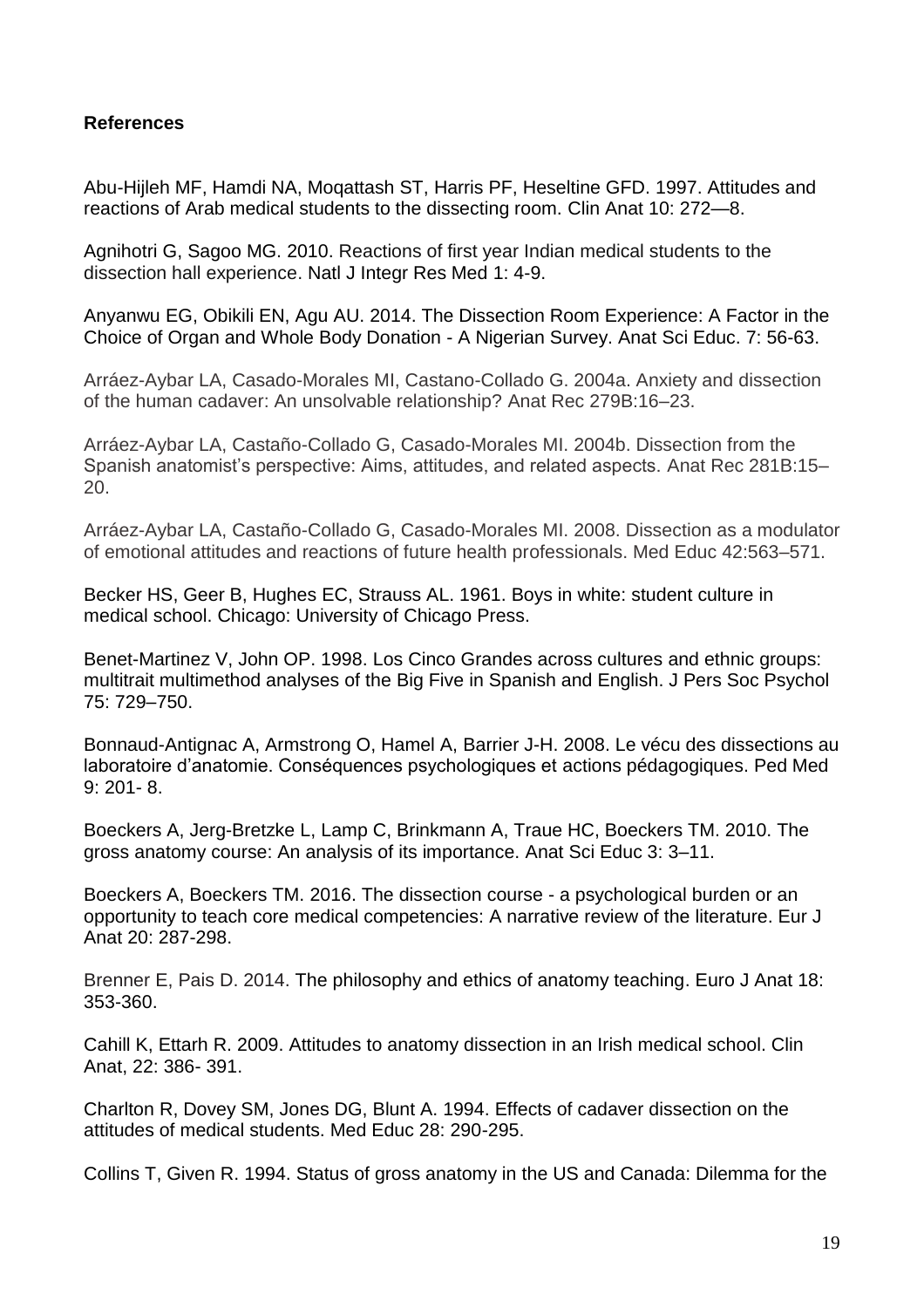21st century. Clin Anat 7: 275-296.

Dickinson GE, Lancaster CJ, Winfield IC, Reece EF, Colthorpe CA. 1997. Detached concern and death anxiety of first-year medical students: before and after the gross anatomy course. Clin Anat 10: 201—207.

Dinsmore C, Daugherty S, Zeitz H. 2001. Student responses to the gross anatomy laboratory in a medical curriculum. Clin Anat 14: 231-236.

Drake RL, Lowrie DJ, Prewitt CM. 2002. Survey of gross anatomy, microscopic anatomy, neuroscience, and embryology course in medical school curricula in the United States. Anat Rec 269: 118-122.

Drake RL, McBride JM, Lachman N, Pawlina W. 2009. Medical education in the anatomical sciences: The winds of change continue to blow. Anat Sci Educ 2: 253–259.

Drake RL, McBride JM, Pawlina W. 2014. An update on the status of anatomical sciences education in United States Medical Schools. Anat Sci Educ 7: 321–325.

Druce M, Johnsons MH. 1994. Human dissection and attitudes of preclinical students to death and bereavement. Clin Anat 7: 42–49.

Duran C, Bahena EN, Rodriguez M, Baca GJ, Uresti AS, Elizondo-Omana RE, Lopez SG. 2012. Near-peer teaching in an anatomy course with a low faculty-to-student ratio. Anat Sci Educ 5: 171- 176

Evans EJ, Fitzgibbon GH. 1992. The dissecting room: reactions of first year medical students. Clin Anat 5: 311–320.

Finkelstein P, Mathers L. 1990. Post-traumatic stress among medical students in the anatomy dissection laboratory. Clin Anat 3: 219–226.

Flack AMS, Nicholson HD. 2018. What do medical students learn from dissection? Anat Sci Edu 11: 325-335.

Ghosh, SK. 2015. Human cadaveric dissection: a historical account from ancient Greece to the modern era. Anat Cell Biol 48: 153-69.

Gupta R, Singh S, Kotru M (2011) Reaching people through medical humanities: An initiative. J Educat Evaluat Health Professions 8: 5-6.

Hancock D, Williams M, Taylor A, Dawson B. 2004. Impact of cadaver dissection on medical students. NZ J Psychol 33: 17-25.

Harvill LM. 1986. Test anxiety in first-year medical students. J Med Educ 61: 926–929.

Hofer M. 2006. Potential improvements in medical education as retrospectively evaluated by candidates for specialists' examination. DMW 131: 373-378.

Horne DJL, Tiller JWG, Eizenberg N, Tashevska M, Biddle N. 1990. Reactions of first-year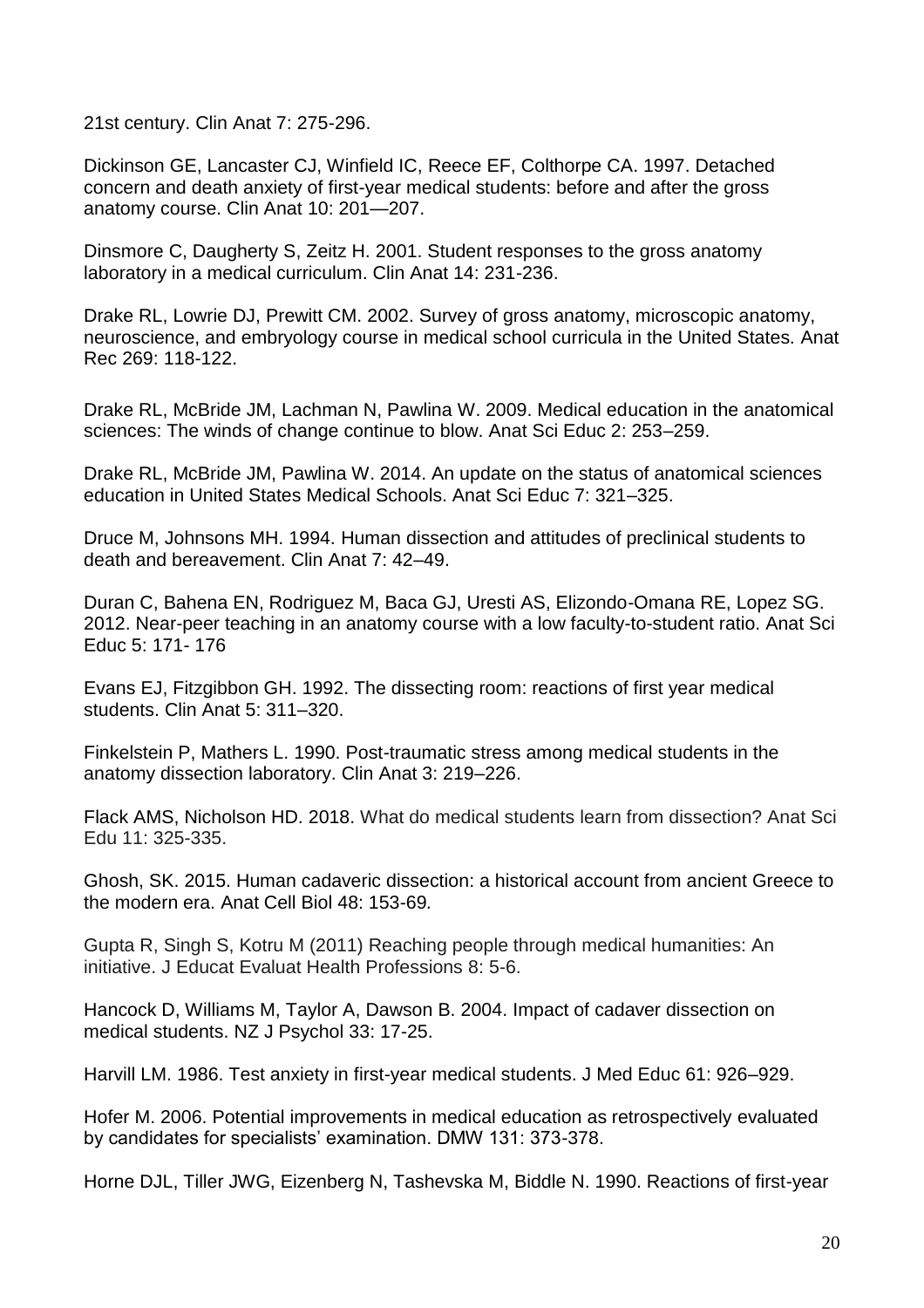medical students to their initial encounter with a cadaver in the dissecting room. Acad Med 65: 645–646.

Houwink AP, Kurup AN, Kollars JP, Kral Kollars CA, Carmichael SW, Pawlina W. 2004. Help of third-year medical students decreases first-year medical students' negative psychological reactions on the first day of gross anatomy dissection. Clin Anat 17: 328— 333.

John OP, Srivastava S. 1999. The Big‐Five trait taxonomy: history, measurement, and theoretical perspectives. In: Handbook of Personality: Theory and Research, 2nd edn (eds Pervin LA, John OP), pp. 102–138. New York: Guilford Press.

John OP, Naumann LP, Soto CJ. 2008. Paradigm shift to the integrative Big‐Five trait taxonomy: history, measurement, and conceptual issues. In: Handbook of Personality: Theory and Research, 3rd edn (eds John OP, Robins RW, Pervin LA), pp. 114–158. New York: Guilford Press.

Jordan TJ, Ellis RR, Grallo R. 1986. A comparison of levels of anxiety of medical students and graduate counselors about death. J Med Educ 61: 923–925.

Kerby J, Shukur ZN, Shalhoub J. 2011. The relationships between learning outcomes and methods of teaching anatomy as perceived by medical students. Clin Anat 24: 489–497.

Korf H, Wicht H, Snipes RL, Timmermans J, Paulsen F, Rune G, Baumgart-Vogt E. 2008. The dissection course - necessary and indispensable for teaching anatomy to medical students. Ann Anat 190: 16-22.

Leboulanger. 2011. First cadaver dissection: Stress, preparation, and emotional experience. European Annals of Otorhinolaryngology, Head and Neck diseases 128, 175 - 183.

Lee-Tsang-Tan G, Kent G. 1995. Emotional reactions during medical education. Acad Med 70: 343-344.

Lief HI, Fox RC. 1963. Training for 'detached concern' in medical students. In: Lief HI, Lief VF, Lief NR (Editors). The Psychological Basis of Medical Practice. 1st Ed. New York, NY: Hoeber Medical Division of Harper & Row. p 12–35.

Limbrecht K, Brinkmann A, Lamp C, Boeckers A, Boeckers T, Traue HC, Jerg-Bretzke L. 2013. Mortui vivos docent?--experienced burdens of medical students in the gross anatomy course. Psychother Psychosom Med Psychol, 63: 327-333.

Malomo AO, Iduwo OE, Ossuagwu FC. 2006. Lessons from History: Human Anatomy, from the Origin to the Renaissance. Int J Morphol, 24: 99-104

Martyn, H., Barrett, A., Nicholson, H D. 2014. A belief in the soul may contribute to the stress experienced in the dissecting room, J Anat [224: 3](https://onlinelibrary.wiley.com/toc/14697580/224/3)45-351.

McBride J M, Drake R L, 2018. National survey on anatomical sciences in medical Education. Anat Sci Educ 11: 7–14.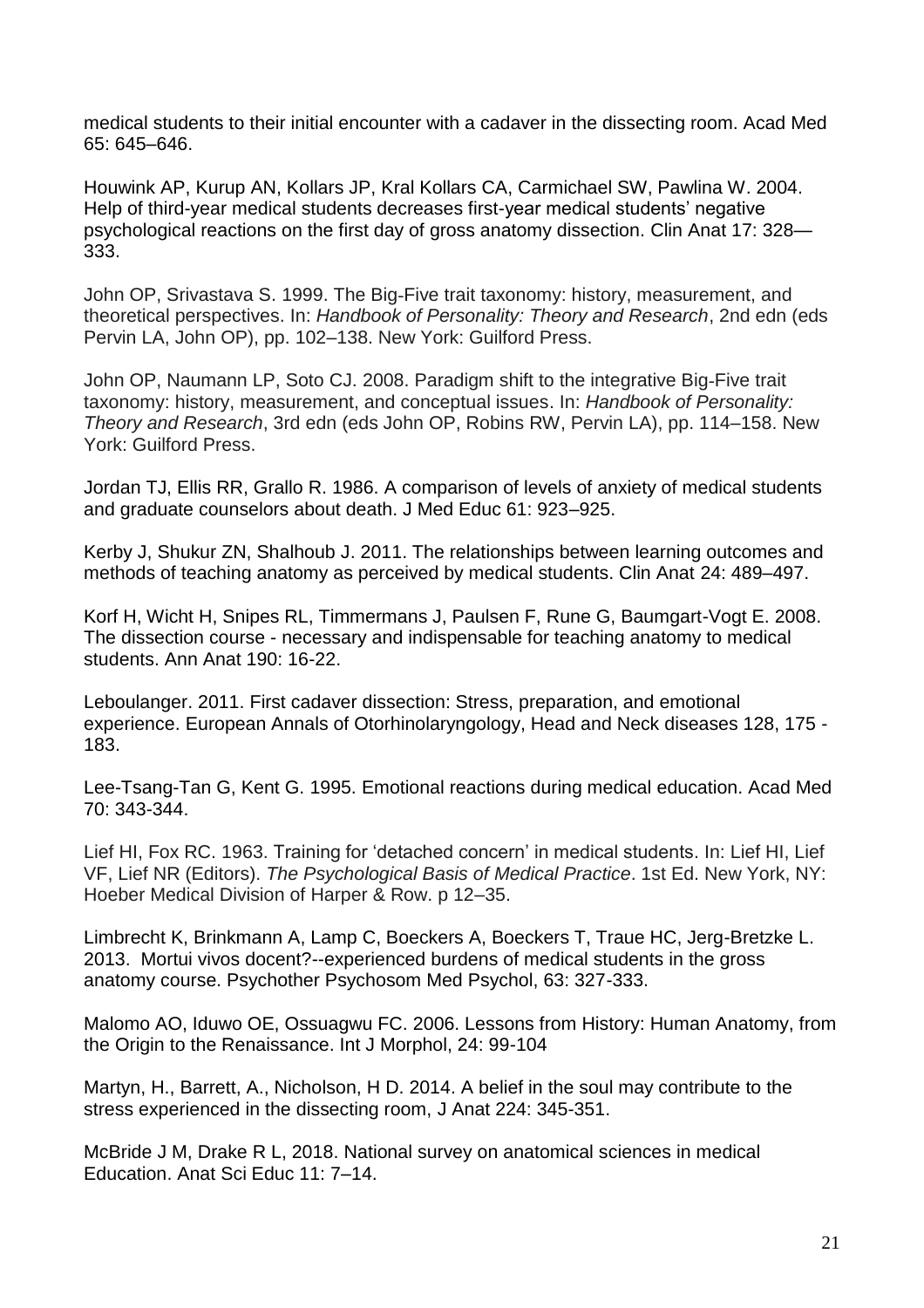McGuire FL. 1966. Psycho-social studies of medical students: a critical review. J Med Educ 41: 424–445.

McLachlan JC, Bligh J, Bradley P, Searle J. 2004. Teaching anatomy without cadavers. Med Educ 38:418–424.

McLachlan JC, Patten D. 2006. Anatomy teaching: Ghosts of the past, present and future. Med Educ 40: 243-253.

Meriac JP, Woehr DJ, Banister C. 2010. Generational differences in work ethic: An examination of measurement equivalence across three cohorts. J Bus Psych 25: 315 – 324.

Morgan S, Plaisant O, Lignier B, Moxham BJ. 2014. Sexism and anatomy, as discerned in textbooks and as perceived by medical students at Cardiff University and University of Paris Descartes. J Anat 224: 352 – 365.

Morgan S, Plaisant, O, Lignier, B, Moxham, BJ. 2016. Sexism within anatomy as perceived by professional anatomists and in comparison with the perceptions of medical students. Clin Anat 29: 892–910.

Morgan S, Plaisant O, Lignier B, Moxham, BJ. 2017. Medical students and professional anatomists do not perceive gender bias within imagery featuring anatomy. Clin Anat 30: 711-732.

Moxham BJ, Moxham SA. 2007. The relationships between attitudes, course aims and teaching methods for the teaching of gross anatomy in the medical curriculum. Eur J Anat 11 (S1): 19-30.

Moxham BJ, Plaisant O. 2007. Perception of medical students towards the clinical relevance of anatomy. Clin Anat 20: 560–564.

Moxham BJ, Emmanouil-Nikoloussi E, Standley H, Brenner E, Plaisant O, Brichova H, Pais D, Stabile I, Borg J, Chirculescu A. 2016a. [The attitudes of medical students in Europe](http://onlinelibrary.wiley.com/doi/10.1002/ca.22667/full)  [toward the clinical importance of embryology.](http://onlinelibrary.wiley.com/doi/10.1002/ca.22667/full) Clin Anat 29: 144-150.

Moxham BJ, Hennon H, Lignier B, Plaisant O. 2016b. An assessment of the anatomical knowledge of laypersons and their attitudes towards the clinical importance of gross anatomy in medicine. Ann Anat 208: 194-203.

Moxham BJ, Emmanouil-Nikoloussi E, Brenner E, Plaisant O, Brichova H, Kucera T, Pais D, Stabile I, Borg J, Scholz M, Paulsen F, Bueno-López JL, Arraez Aybar LA, De Caro R, Arsic S, Lignier B, Chirculescu A. 2017.The attitudes of medical students in Europe toward the clinical importance of histology. Clin Anat 30: 635–643.

Moxham BJ, Pais D. 2016. How optional should regional anatomy be in a medical course? An opinion piece. Clin Anat 29: 702-710

Moxham BJ, Pais D. 2017. A critique of utilitarian and instrumentalist concepts for the teaching of gross anatomy to medical and dental students: Provoking debate. Clin Anat 30: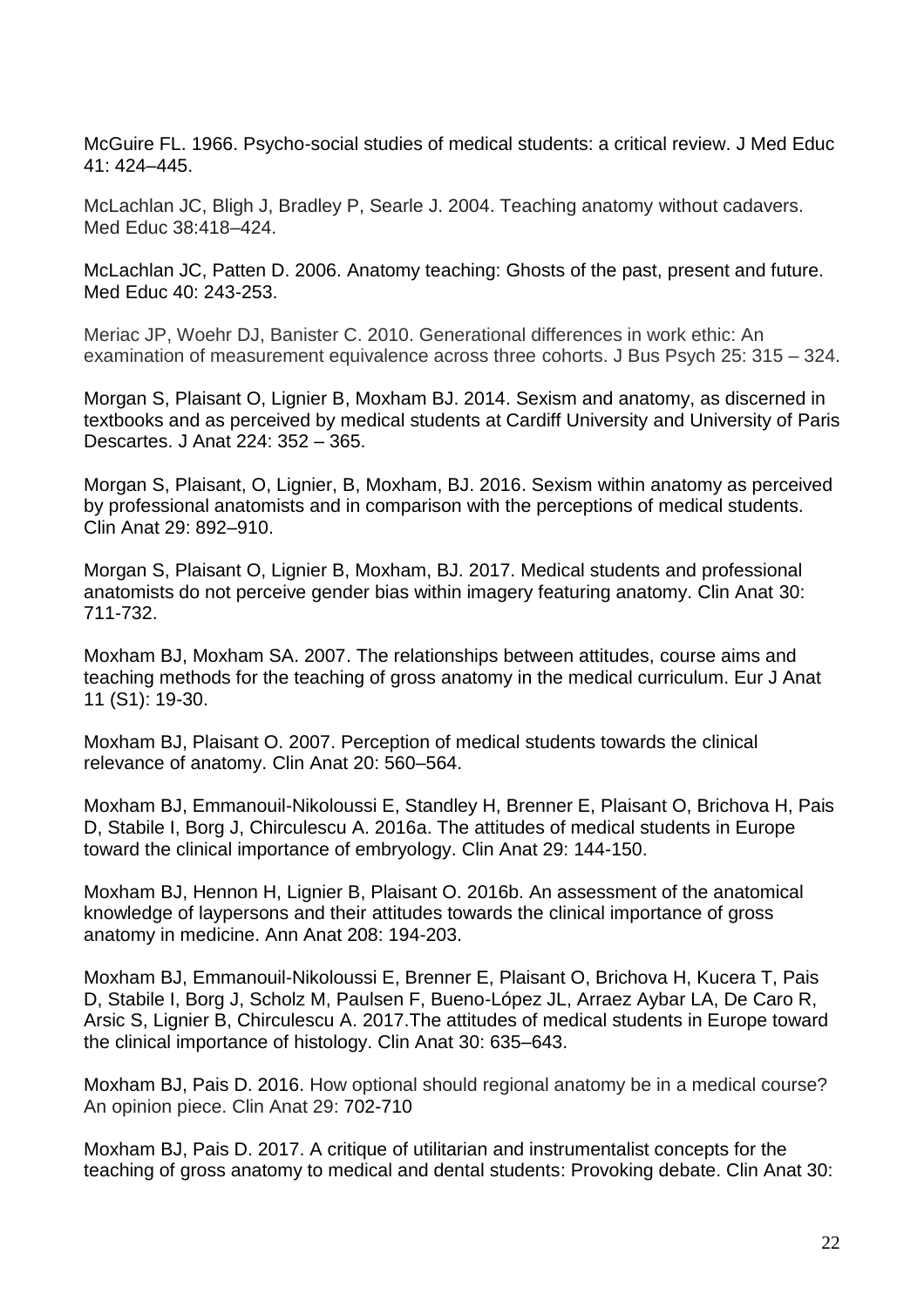912-921.

Moxham BJ, Plaisant O. 2007. Perception of medical students towards the clinical relevance of anatomy. Clin Anat 20: 560-564.

Moxham BJ, Plaisant O. 2014. The history of the teaching of gross anatomy - How we got to where we are! Eur J Anat 18: 219-244.

Nnodim JO. 1997. A controlled trial of peer-teaching in practical gross anatomy. Clin Anat 10: 112-117.

O'Carroll RE, Whiten S, Jackson D, Sinclair DW. 2002. Assessing the emotional impact of cadaver dissection on medical students. Med Educ 36: 550 - 554.

Olowo-Ofayoku A, Moxham BJ. 2014. Comparisons between the attitudes of medical and dental students toward the clinical importance of gross anatomy and physiology. Clin Anat 27: 976–987.

Pabst R, Rothkötter HJ. 1997. Retrospective evaluation of undergraduate medical education by doctors at the end of their residency time in hospitals: consequences for the anatomical curriculum. Anat Rec 249: 431-434.

Pais D, Casal D, Mascarenhas-Lemos L, Barata P, Moxham BJ, Goyri-O'Neill J. 2017. Outcomes and satisfaction of two optional cadaveric dissection courses: A 3-year prospective study. Anat Sci Educ 10:127–136.

Parker R, Larkin T, Cockburn J. 2017. A visual analysis of gender bias in contemporary anatomy textbooks. Soc Sci & Med 180: 106-113.

Patel KM, Moxham BJ. 2006. Attitudes of professional anatomists to curricular change. Clin Anat 19: 132-141.

Patel KM, Moxham BJ. 2008. The relationships between learning outcomes and methods of teaching anatomy as perceived by professional anatomists. Clin Anat 21: 182–189.

Peek, K. 2017. Interview conducted by Susan Morgan.

Plaisant O, Toussaint PJ, Courtois R, Delmas V, Mendelsohn GA, John OP. 2009. Assessing medical students' personality in relation to their behaviour and experience in the dissecting room. J Anat 215: 705.

[Plaisant O,](https://www.ncbi.nlm.nih.gov/pubmed/?term=Plaisant%20O%5BAuthor%5D&cauthor=true&cauthor_uid=22065473) [Courtois R,](https://www.ncbi.nlm.nih.gov/pubmed/?term=Courtois%20R%5BAuthor%5D&cauthor=true&cauthor_uid=22065473) [Toussaint PJ,](https://www.ncbi.nlm.nih.gov/pubmed/?term=Toussaint%20PJ%5BAuthor%5D&cauthor=true&cauthor_uid=22065473) [Mendelsohn GA,](https://www.ncbi.nlm.nih.gov/pubmed/?term=Mendelsohn%20GA%5BAuthor%5D&cauthor=true&cauthor_uid=22065473) [John OP,](https://www.ncbi.nlm.nih.gov/pubmed/?term=John%20OP%5BAuthor%5D&cauthor=true&cauthor_uid=22065473) [Delmas V,](https://www.ncbi.nlm.nih.gov/pubmed/?term=Delmas%20V%5BAuthor%5D&cauthor=true&cauthor_uid=22065473) [Moxham BJ.](https://www.ncbi.nlm.nih.gov/pubmed/?term=Moxham%20BJ%5BAuthor%5D&cauthor=true&cauthor_uid=22065473) 2011. Medical students' attitudes toward the anatomy dissection room in relation to personality. [Anat Sci Educ](https://www.ncbi.nlm.nih.gov/pubmed/22065473) 4: 305-10.

Ramsey-Stewart G, Burgess AW, Hill DA. 2010. Back to the future: teaching anatomy by wholebody dissection. Med J Aust 193: 668-671.

Robbins BD, Tomaka A, Innus C, Patterson J, Styn G. 2008. Lessons from the dead: the experiences of undergraduates working with cadavers. Omega, 58: 177-192.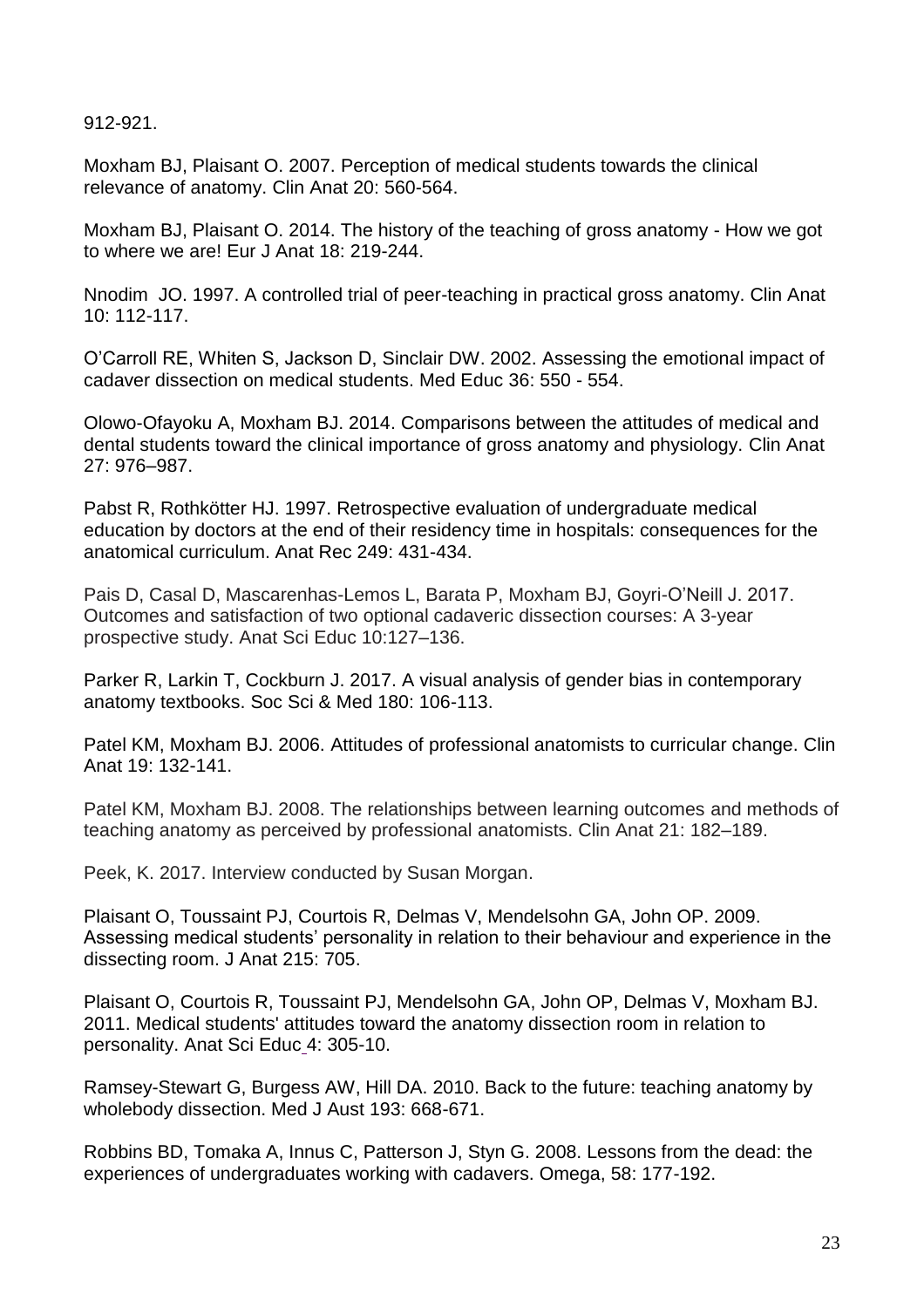Sándor I, Birkás E and Győrffy Z. 2015. The effects of dissection-room experiences and related coping strategies among Hungarian medical students. BMC Medical Education 15: 73-81.

Segal DA. 1988. A patient so dead: American medical students and their cadavers. Anthropol Q 61: 17-25.

Shalev A, Nathan H. 1985. Medical students' stress reactions to dissections. Isr Psychiatry Relat Sci 22: 121–133.

Snelling J, Sahai A, Ellis H. 2003. Attitudes of medical and dental students to dissection. Clin Anat 16: 165-172

Schwartz CE, Downie SA, Fornari AB, Olson TR. 2008. Impact of cadaver dissection: working toward solutions. Anat Sci Educ 1: 269.

Strauss, W., Howe, N., 2000. Millennials Rising: The Next Great Generation. New York, NY: Vintage Original.

Tschernig T, Schlaud M, Pabst R. 2000. Emotional reactions of medical students to dissecting human bodies: a conceptual approach and its evaluation. Anat Record (New Anat) 261: 11–13.

Twenge J. 2014. Generation Me: Today's young Americans are more confident, assertive, entitled – and more miserable than ever before. New York, Atria Books.

Wei-Ting T, Ya-Ping L. 2015. "Detached concern" of medical students in a cadaver dissection course: A phenomenological study. Anat Sci Educ 9: 265-271.

Williams AD, Greenwald EE, Soricelli RL, DePace DM. 2014. Medical students' reactions to anatomic dissection and the phenomenon of cadaver naming. Anat Sci Educ 7: 169-180

Wisenden PA, Budke KJ, Klemetson CJ, Kurtti TR, Patel CM, Schwantz TL, Wisenden BD. 2018. Emotional response of undergraduates to cadaver dissection. Clin Anat 31: 224-230.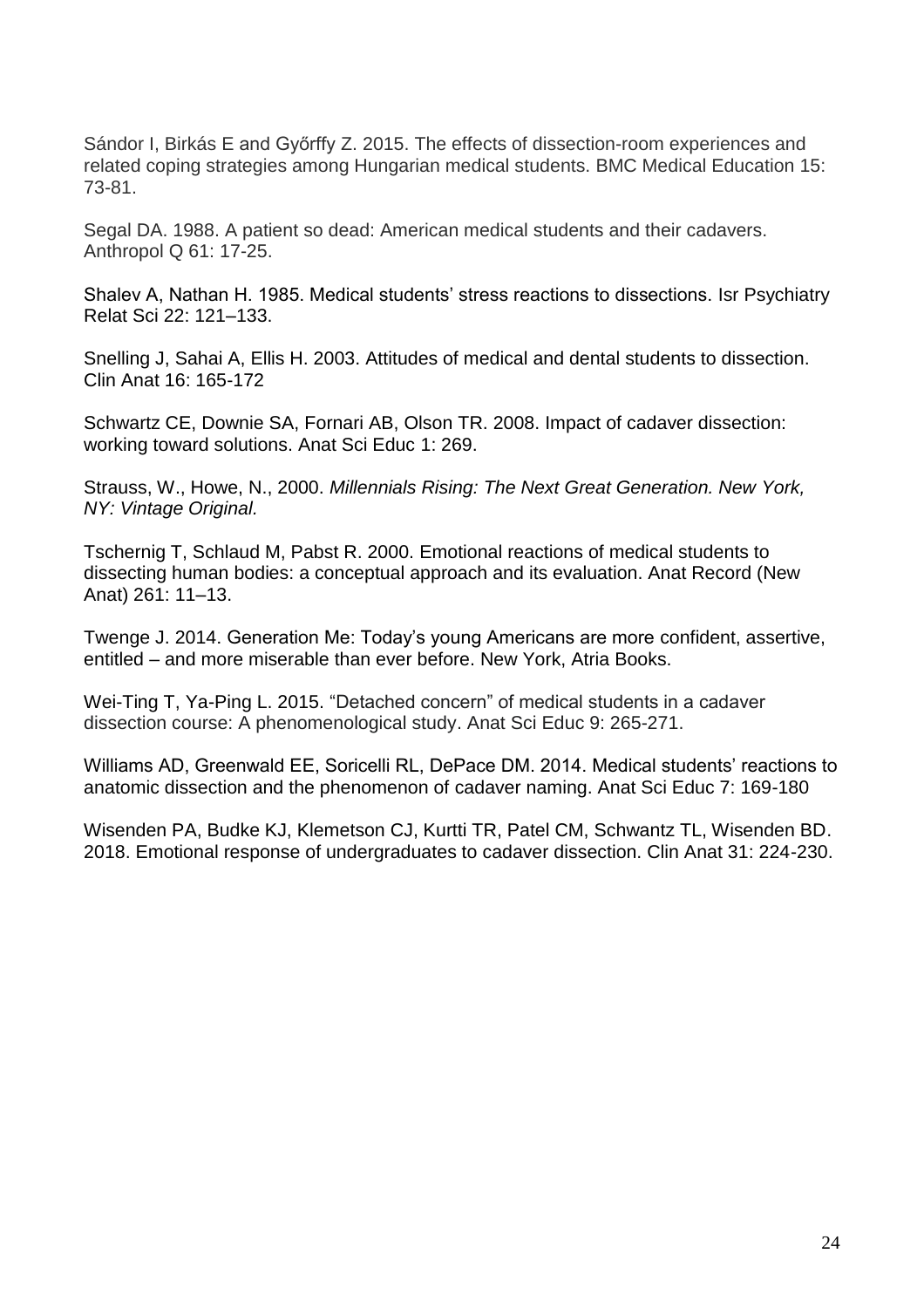## **Figures and Tables**

**Table 1** Assessment of the 'total levels of concern' for dissection where scores for the ten regions of the body are aggregated (maximum score 50). The values given are percentages.

| <b>Total</b><br>scores | <b>Male</b><br>students | Female<br>students | <b>Male</b><br>anatomists | <b>Female</b><br>anatomists |
|------------------------|-------------------------|--------------------|---------------------------|-----------------------------|
|                        | 27                      | 8                  | 42                        | 21                          |
| $1 - 9$                | 26                      | 27                 | 41                        | 44                          |
| $10 - 19$              | 30                      | 28                 | 13                        | 24                          |
| $20 - 29$              | 6                       | 23                 | $\mathfrak z$             | 11                          |
| $30 - 39$              | ٩                       | 11                 | 2                         |                             |
| $40 - 49$              | 2                       | 2                  | 0                         |                             |
| 50                     |                         |                    |                           |                             |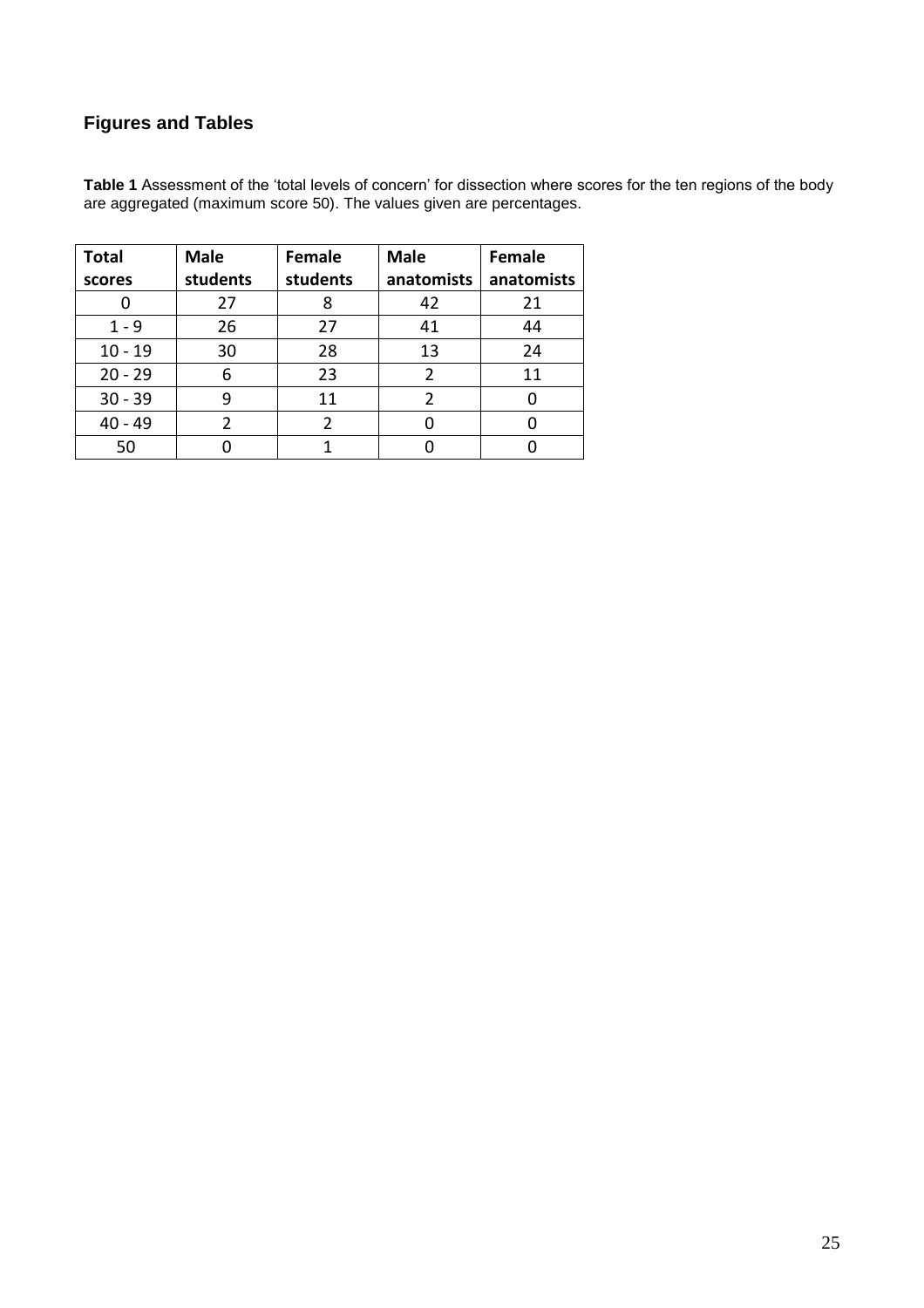**Table 2** Mean scores assessing levels of concern for dissection (range 0 to 5) for the 10 regions of the body. The table places the regions in order of the level of concern for each of the groups involved in the survey.

| All         | <b>All</b>  | All             | <b>FR</b>       | <b>UK</b>       | <b>Anatomists</b> |  |
|-------------|-------------|-----------------|-----------------|-----------------|-------------------|--|
| females     | males       | <b>Students</b> | <b>students</b> | <b>students</b> |                   |  |
| Face        | Face        | Face            | Face            | Face            | Face              |  |
| (2.54)      | (1.36)      | (2.43)          | (2, 54)         | (2.37)          | (1.35)            |  |
| Genitals(f) | Genitals(m) | Genitals(m)     | Genitals(f)     | Genitals(m)     | Genitals(m)       |  |
| (1.86)      | (1.35)      | (1.97)          | (2.1)           | (1.9)           | (1.06)            |  |
| Genitals(m) | Genitals(f) | Genitals(f)     | Genitals(m)     | Genitals(f)     | Genitals(f)       |  |
| (1.85)      | (1.21)      | (1.96)          | (2.09)          | (1.88)          | (0.94)            |  |
| Hand        | Chest(f)    | Hand            | Chest(f)        | Hand            | Hand              |  |
| (1.25)      | (0.67)      | (1.24)          | (1.49)          | (1.21)          | (0.94)            |  |
| Chest(f)    | Hand        | Chest(f)        | Chest(m)        | Foot            | Abdomen           |  |
| (1.09)      | (0.59)      | (1.2)           | (1.35)          | (1.1)           | (0.42)            |  |
| Foot        | Abdomen     | Foot            | Abdomen         | Chest(f)        | Chest(f)          |  |
| (1.06)      | (0.56)      | (1.09)          | (1.34)          | (1.03)          | (0.41)            |  |
| Abdomen     | Chest(m)    | Abdomen         | Hand            | Abdomen         | Foot              |  |
| (1.04)      | (0.54)      | (1.08)          | (1.29)          | (0.92)          | (0.33)            |  |
| Chest(m)    | Foot        | Chest(m)        | Arm             | Chest(m)        | Chest(m)          |  |
| (0.94)      | (0.47)      | (1.05)          | (1.08)          | (0.88)          | (0.28)            |  |
| Arm         | Arm         | Arm             | Foot            | Arm             | Arm               |  |
| (0.88)      | (0.39)      | (0.93)          | (1.06)          | (0.85)          | (0.22)            |  |
| Leg         | Leg         | Leg             | Leg             | Leg             | Leg               |  |
| (0.8)       | (0.36)      | (0.86)          | (1.03)          | (0.76)          | (0.17)            |  |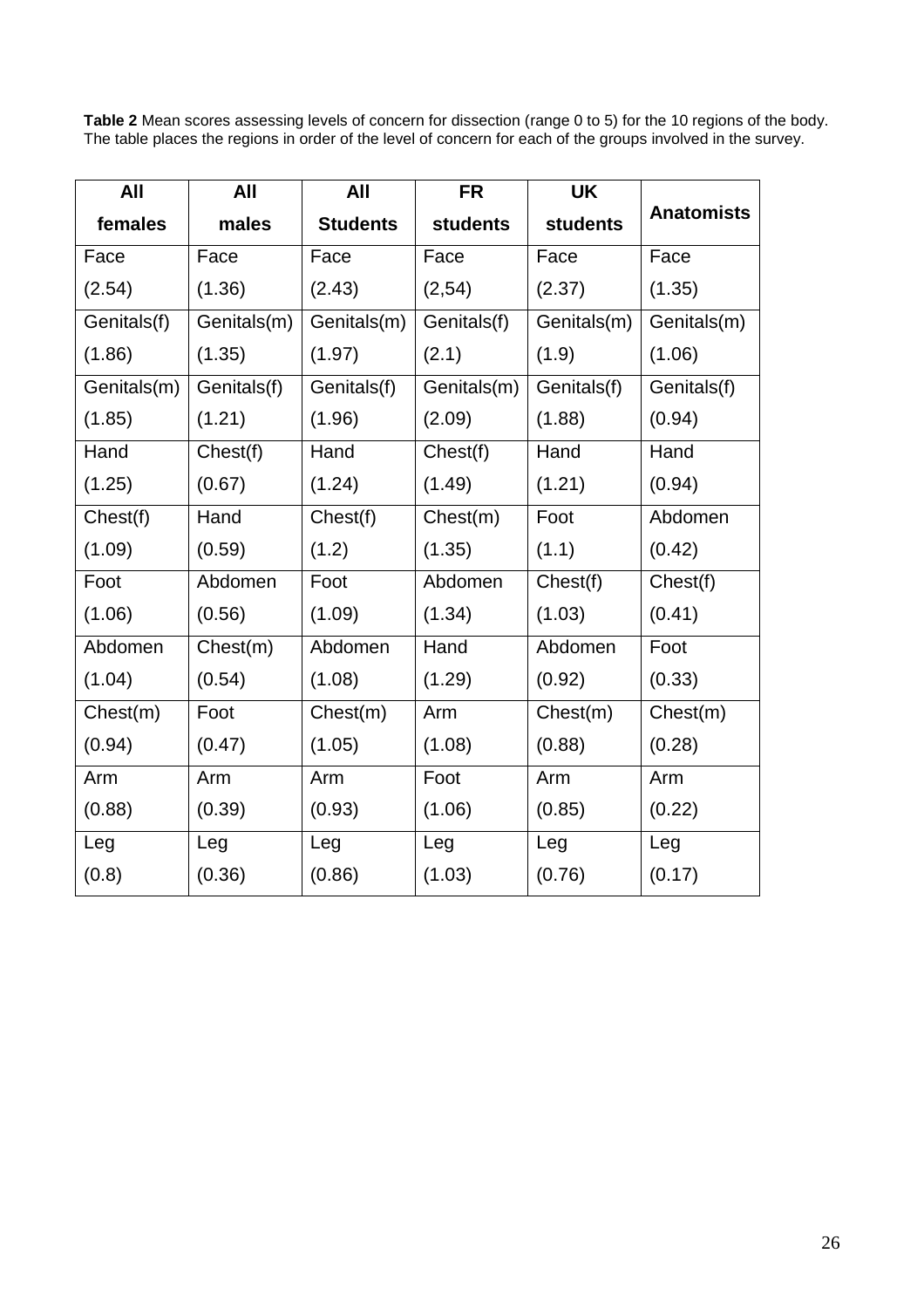**Figure 1** Histogram displaying the 'total levels of concern' expressed by medical students. On the horizontal axis, 1 = students with 0 level, 2 = students with levels ranging from 1 to 9, 3 = students with levels ranging from 10 to 19,  $4 =$  students with levels ranging from 20 to 29,  $5 =$  students with levels ranging from 30 to 39, 6  $=$  students with levels ranging from 40 to 49,  $\bar{7}$  = students with maximum level of 50.



**Figure 2** Histogram displaying the 'total levels of concern' expressed by anatomists. On the horizontal axis, 1 = anatomists with 0 level,  $\acute{2}$  = anatomists with levels ranging from 1 to 9, 3 = anatomists with levels ranging from 10 to 19, 4 = anatomists with levels ranging from 20 to 29, 5 = anatomists with levels ranging from 30 to 39, 6 = anatomists with levels ranging from 40 to 49, 7 = anatomists with maximum level of 50.

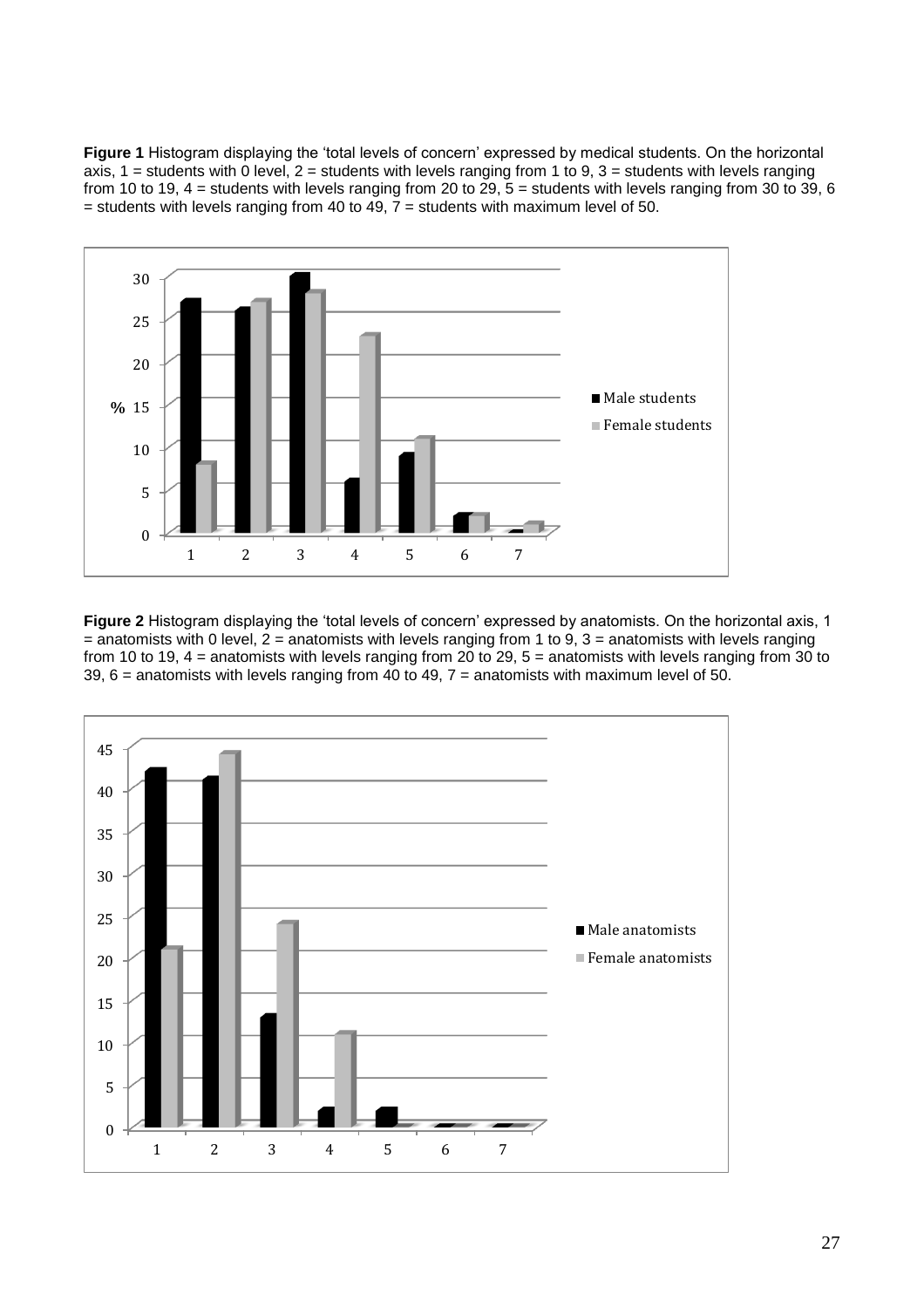**Figure 3** Radar plots illustrating emotional reactions towards dissection of the human face. Above – students; below – professional anatomists. Males' reactions are indicated by the solid black lines and females' reactions by the solid grey lines. Scores 0 to 2 (above and to the right) suggest none to low negative reactions; scores 3 to 5 (below and to the left) suggest moderate to high negative reactions. The data are percentages and a narrow plot indicates little variation in the group.

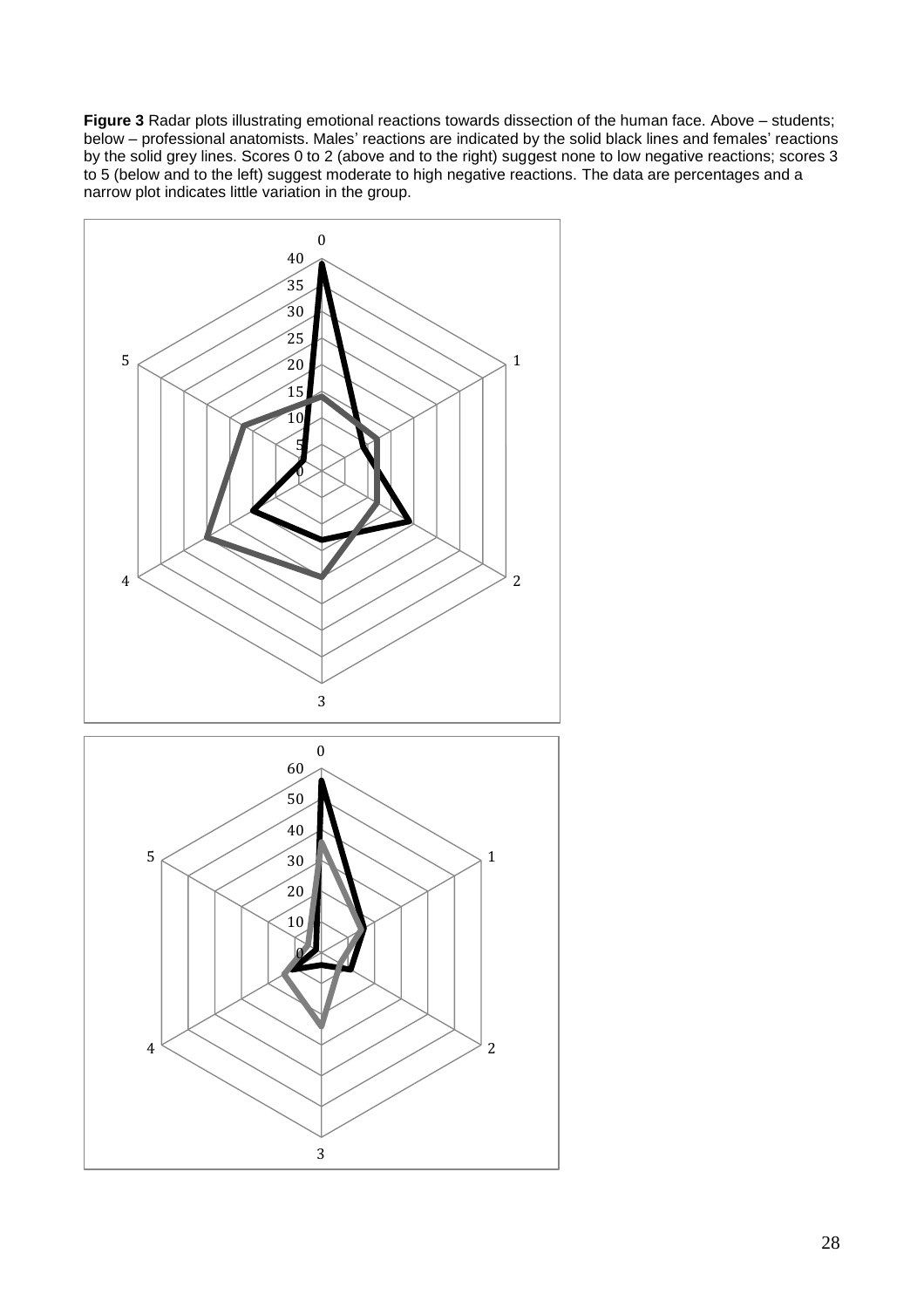**Figure 4** Radar plots illustrating emotional reactions towards dissection of the human arm. Above – students; below – professional anatomists. Males' reactions are indicated by the solid black lines and females' reactions by the solid grey lines. Scores 0 to 2 (above and to the right) suggest none to low negative reactions; scores 3 to 5 (below and to the left) suggest moderate to high negative reactions. The data are percentages and a narrow plot indicates little variation in the group.

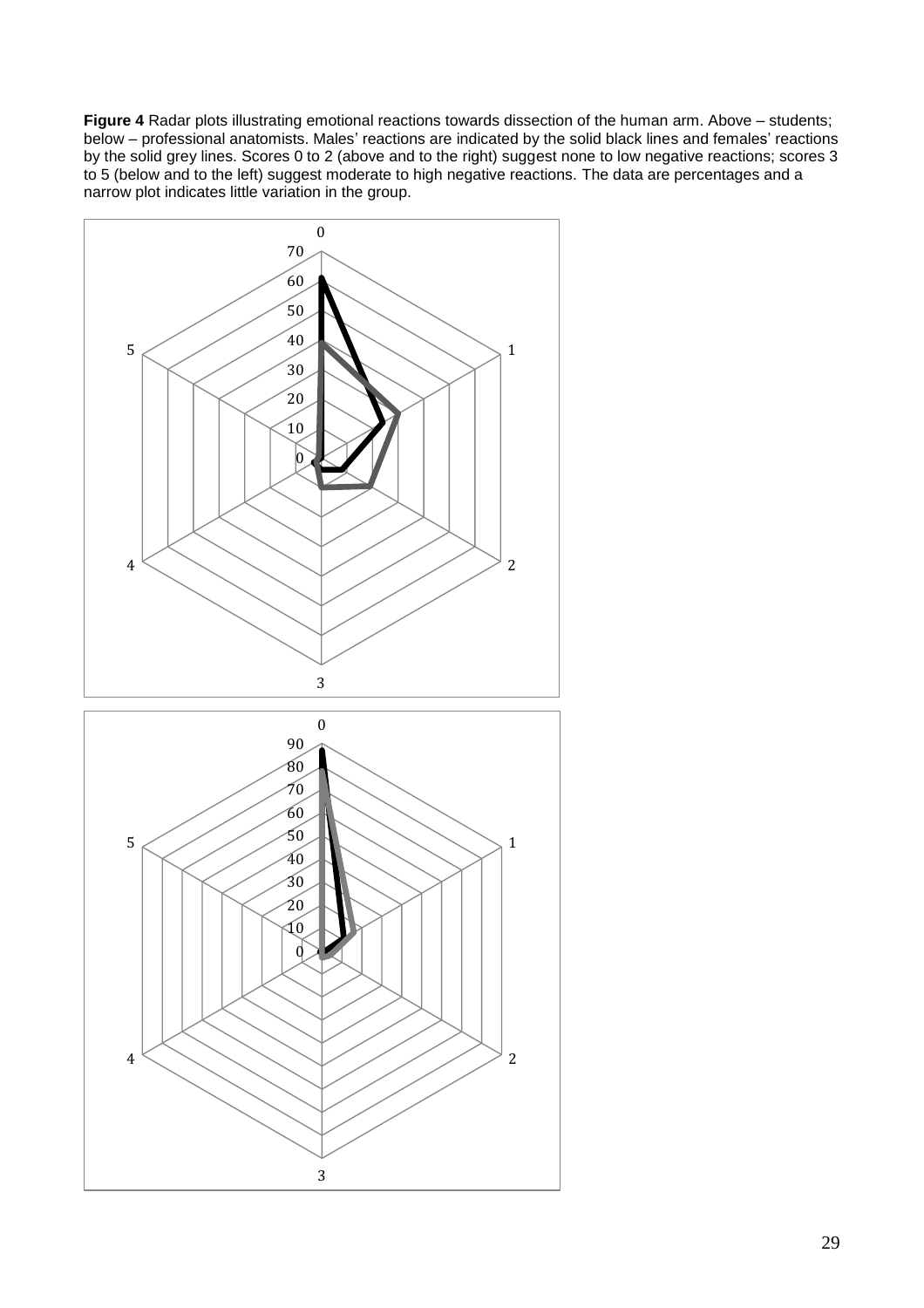**Figure 5** Radar plots illustrating emotional reactions towards dissection of the human hand. Above – students; below – professional anatomists. Males' reactions are indicated by the solid black lines and females' reactions by the solid grey lines. Scores 0 to 2 (above and to the right) suggest none to low negative reactions; scores 3 to 5 (below and to the left) suggest moderate to high negative reactions. The data are percentages and a narrow plot indicates little variation in the group.

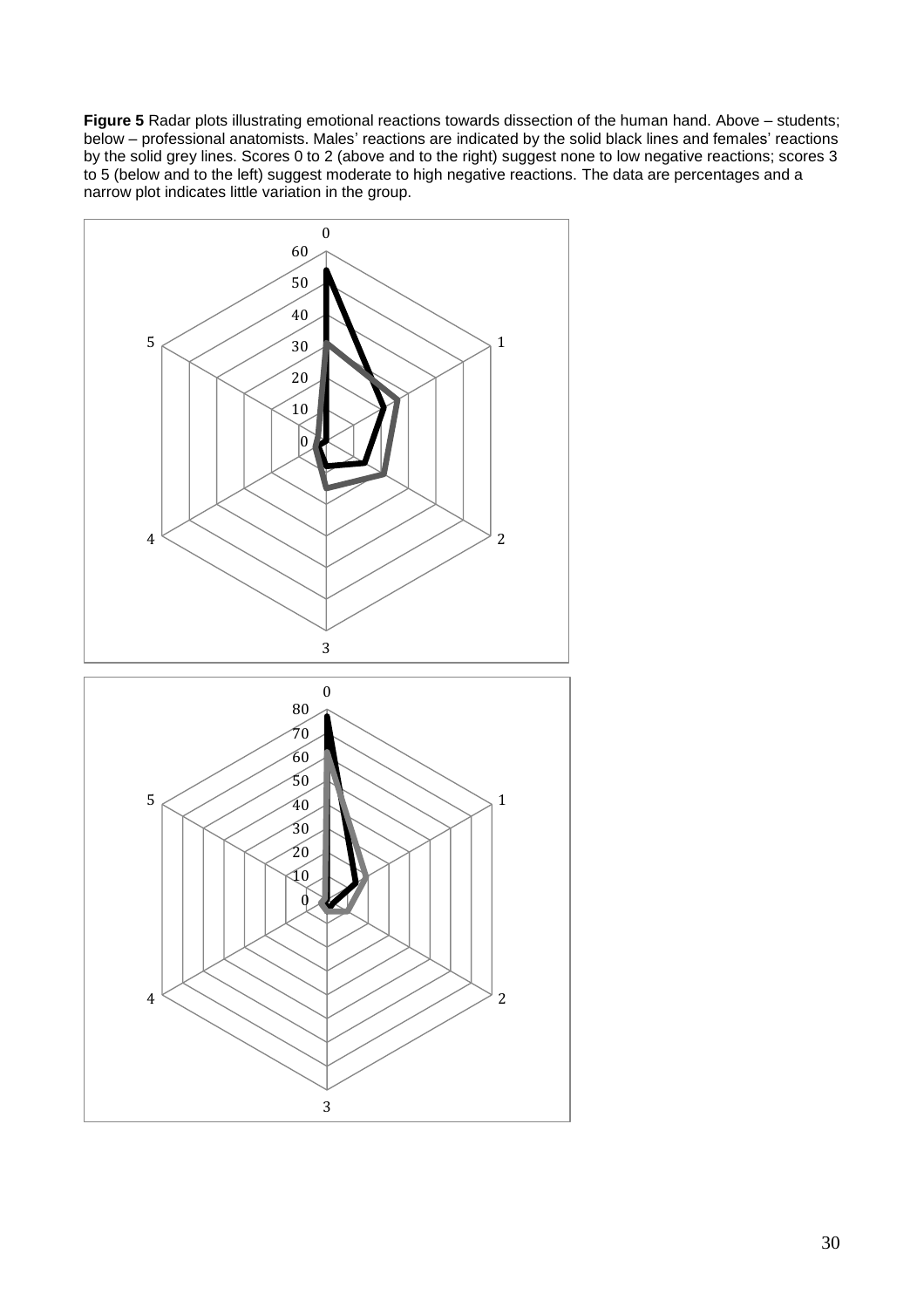**Figure 6** Radar plots illustrating emotional reactions towards dissection of the human chest (male). Above – students; below – professional anatomists. Males' reactions are indicated by the solid black lines and females' reactions by the solid grey lines. Scores 0 to 2 (above and to the right) suggest none to low negative reactions; scores 3 to 5 (below and to the left) suggest moderate to high negative reactions. The data are percentages and a narrow plot indicates little variation in the group.

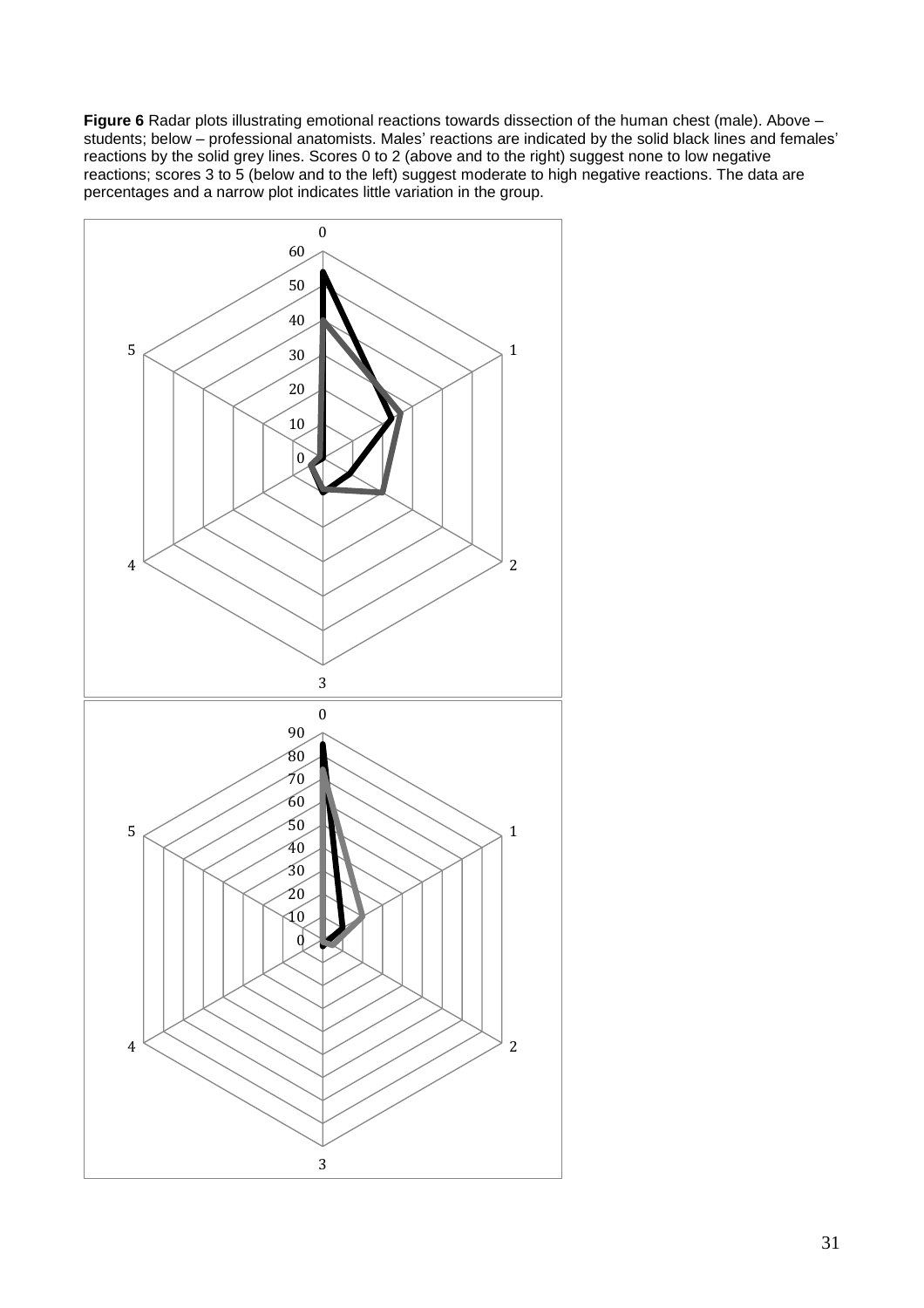Figure 7 Radar plots illustrating emotional reactions towards dissection of the human chest (female). Above students; below – professional anatomists. Males' reactions are indicated by the solid black lines and females' reactions by the solid grey lines. Scores 0 to 2 (above and to the right) suggest none to low negative reactions; scores 3 to 5 (below and to the left) suggest moderate to high negative reactions. The data are percentages and a narrow plot indicates little variation in the group.

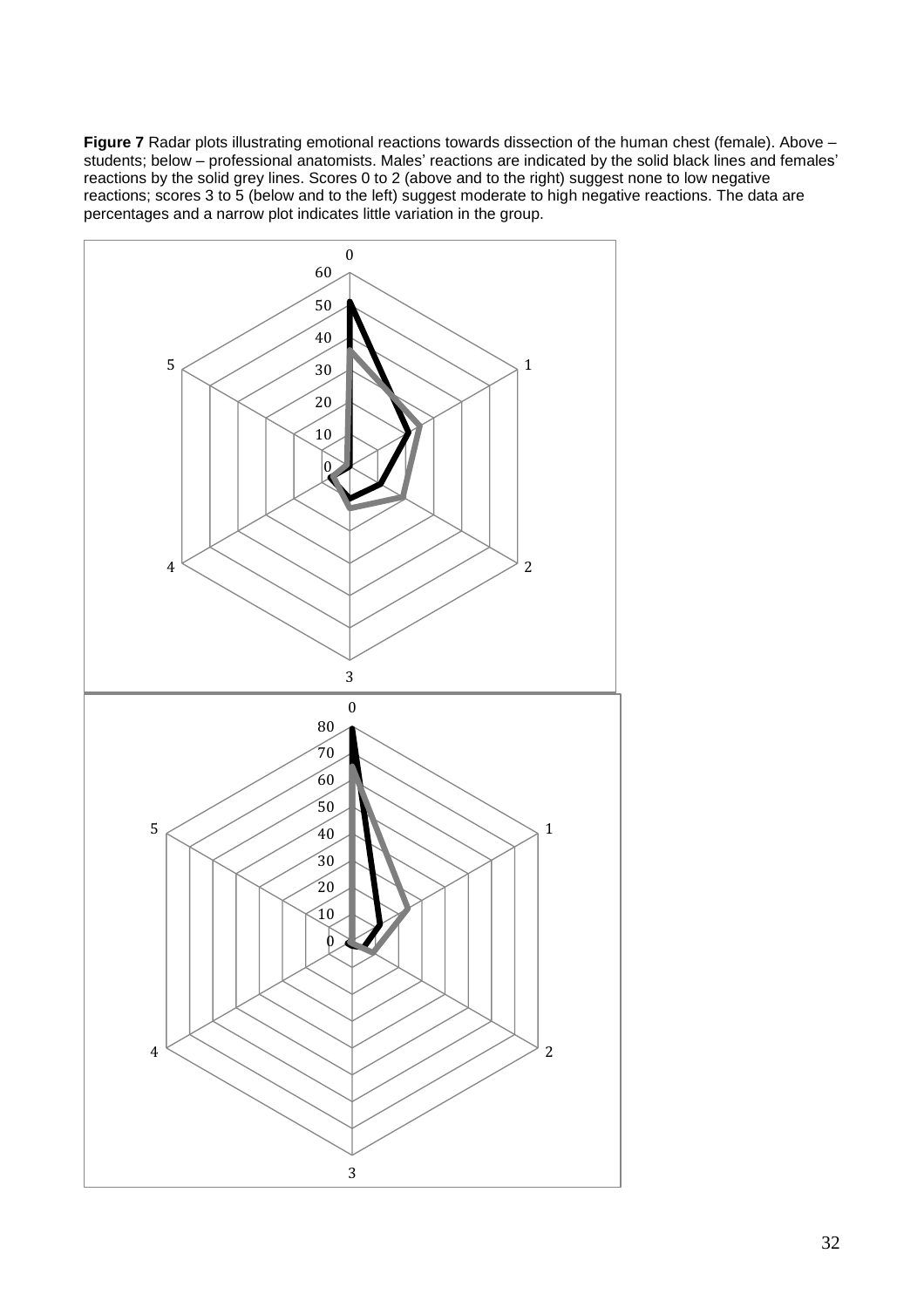**Figure 8** Radar plots illustrating emotional reactions towards dissection of the human abdomen. Above – students; below – professional anatomists. Males' reactions are indicated by the solid black lines and females' reactions by the solid grey lines. Scores 0 to 2 (above and to the right) suggest none to low negative reactions; scores 3 to 5 (below and to the left) suggest moderate to high negative reactions. The data are percentages and a narrow plot indicates little variation in the group.

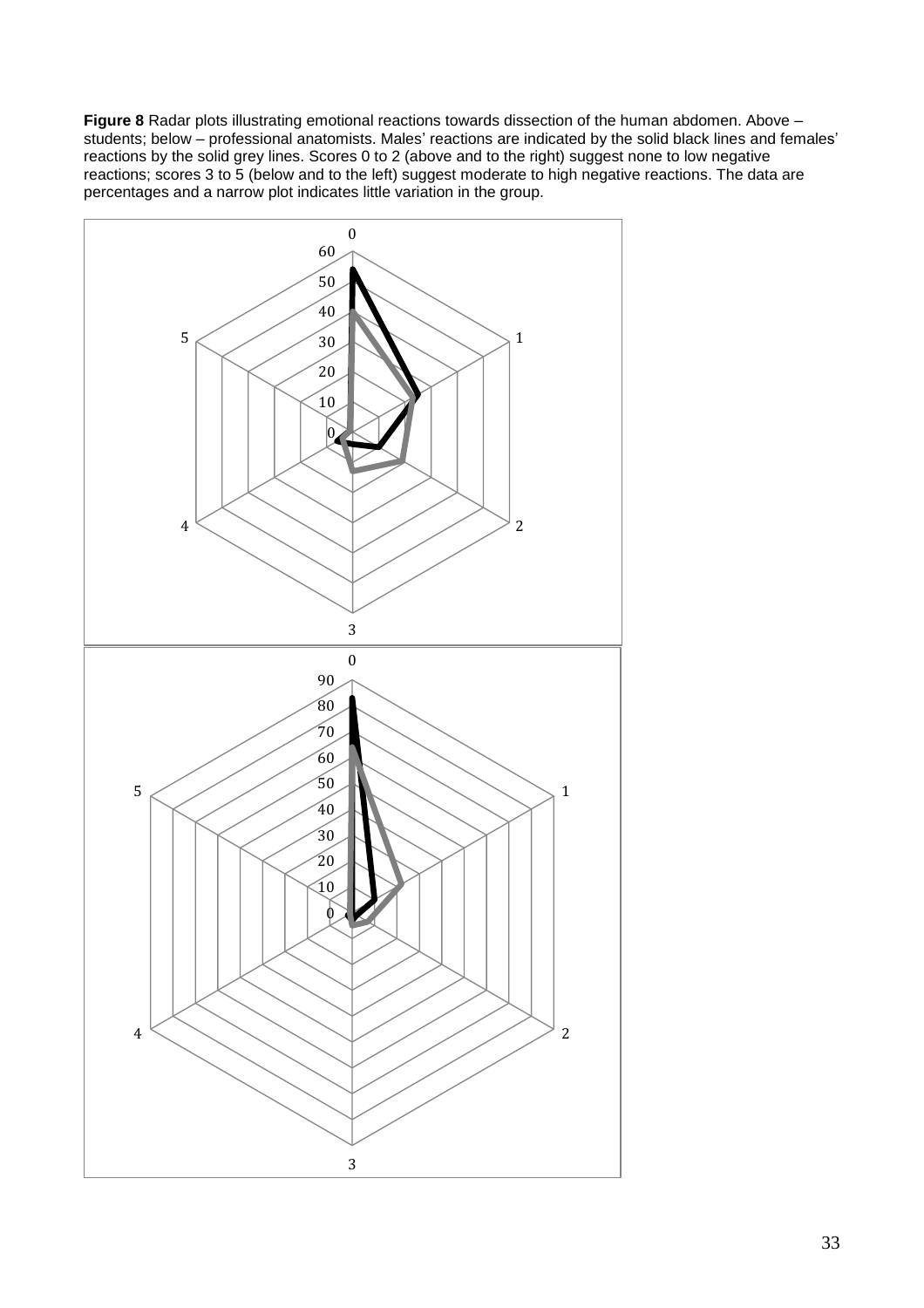**Figure 9** Radar plots illustrating emotional reactions towards dissection of the human genitals (male). Above – students; below – professional anatomists. Males' reactions are indicated by the solid black lines and females' reactions by the solid grey lines. Scores 0 to 2 (above and to the right) suggest none to low negative reactions; scores 3 to 5 (below and to the left) suggest moderate to high negative reactions. The data are percentages and a narrow plot indicates little variation in the group.

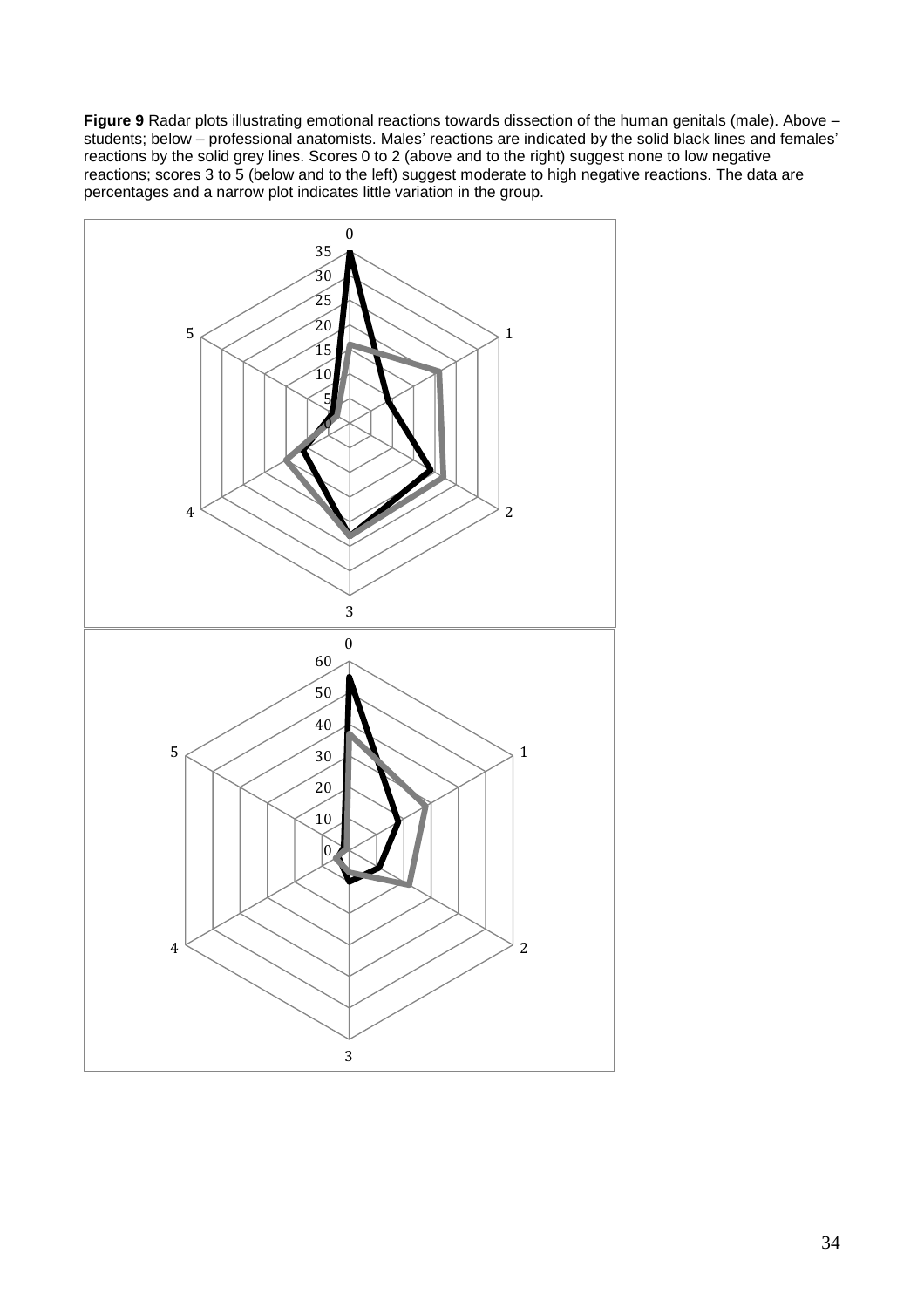**Figure 10** Radar plots illustrating emotional reactions towards dissection of the human genitals (female). Above – students; below – professional anatomists. Males' reactions are indicated by the solid black lines and females' reactions by the solid grey lines. Scores 0 to 2 (above and to the right) suggest none to low negative reactions; scores 3 to 5 (below and to the left) suggest moderate to high negative reactions. The data are percentages and a narrow plot indicates little variation in the group.

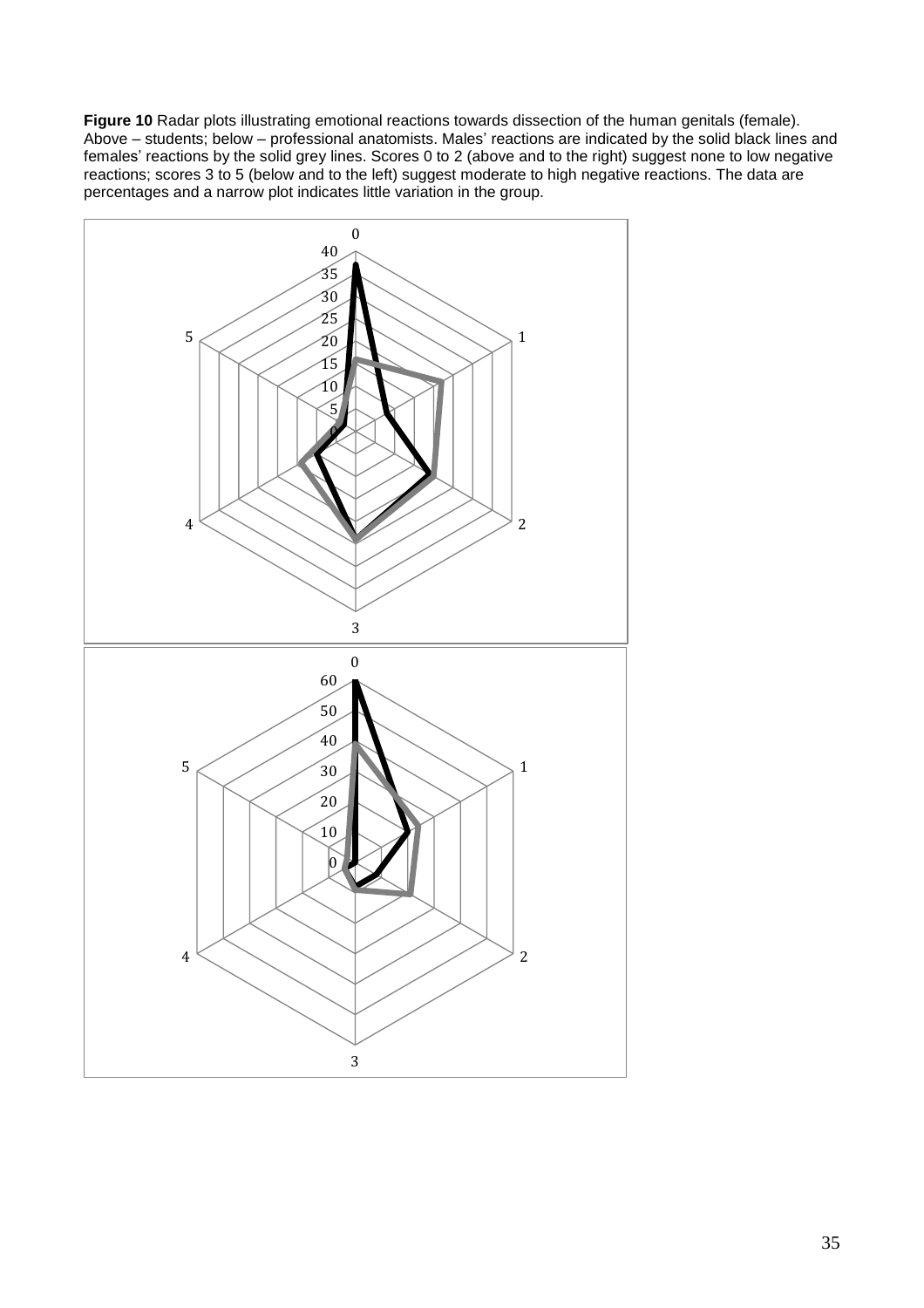Figure 11 Radar plots illustrating emotional reactions towards dissection of the human leg. Above – students; below – professional anatomists. Males' reactions are indicated by the solid black lines and females' reactions by the solid grey lines. Scores 0 to 2 (above and to the right) suggest none to low negative reactions; scores 3 to 5 (below and to the left) suggest moderate to high negative reactions. The data are percentages and a narrow plot indicates little variation in the group.